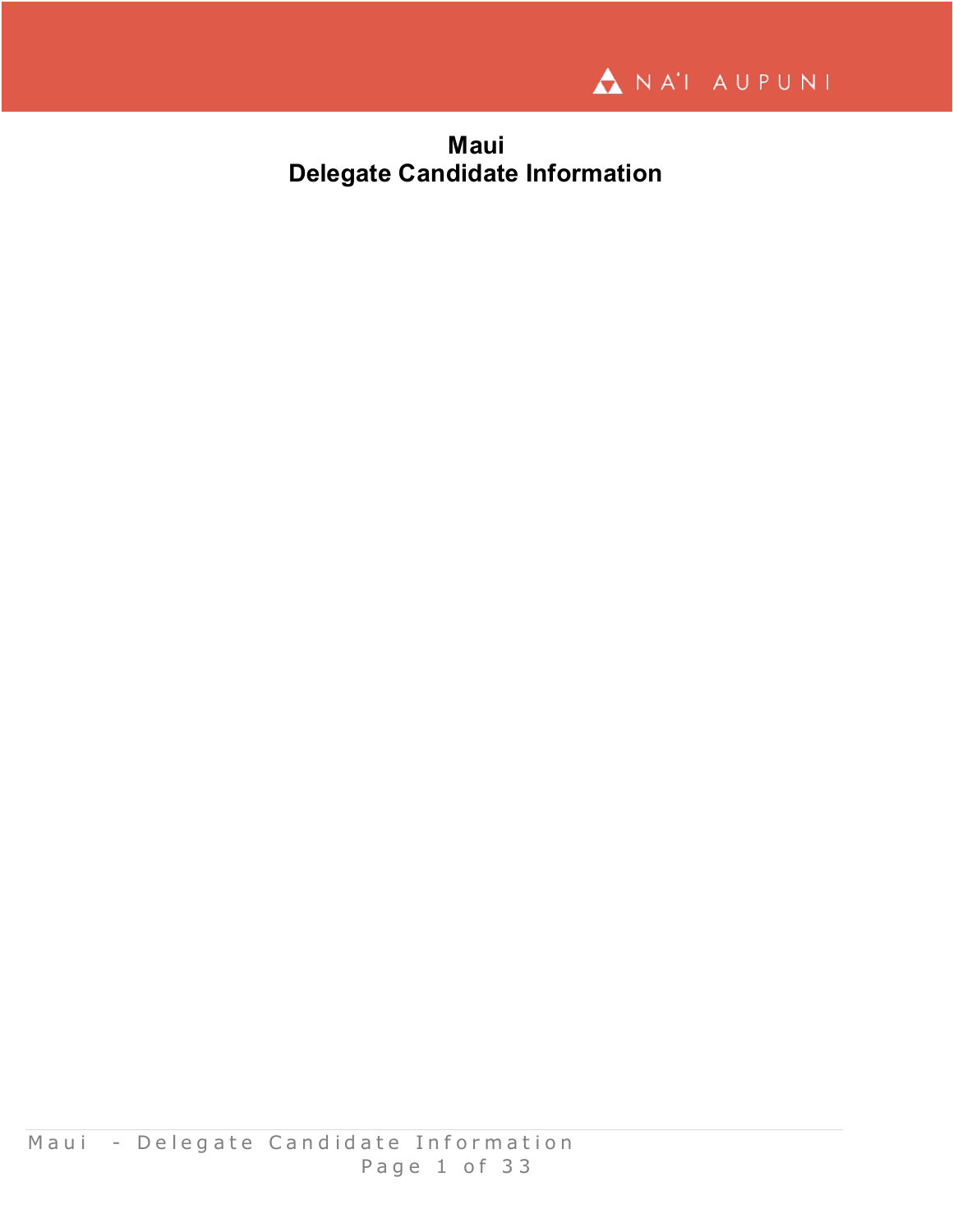

# **OLU CAMPBELL**



**Date of birth:** 03/16/1990

## **Hawaiian ancestry**

J.B. Kaohi Joseph Kalua Kaohi Emalia Haina Solomon Sr. Campbell Helen Aiona Solomon Jr. Campbell Caroline Mederos Bruce K. Campbell Jean Wong 'O Wau

## **Educational background**

Kamehameha School - 2008 UH at Mānoa - 2012 (BA in Biology & certificate in 'Ōlelo Hawai'i) William S. Richardson School of Law - 2015 (Certificates in Native Hawaiian Rights & Environmental Law) **Employment history** Law Clerk - Second Judicial Circuit

# Policy Intern - Office of Hawaiian Affairs

Research Associate - Environmental Law Program

Legal Intern - DLNR

Extern - Nat. Haw. Legal Defense and Education Fund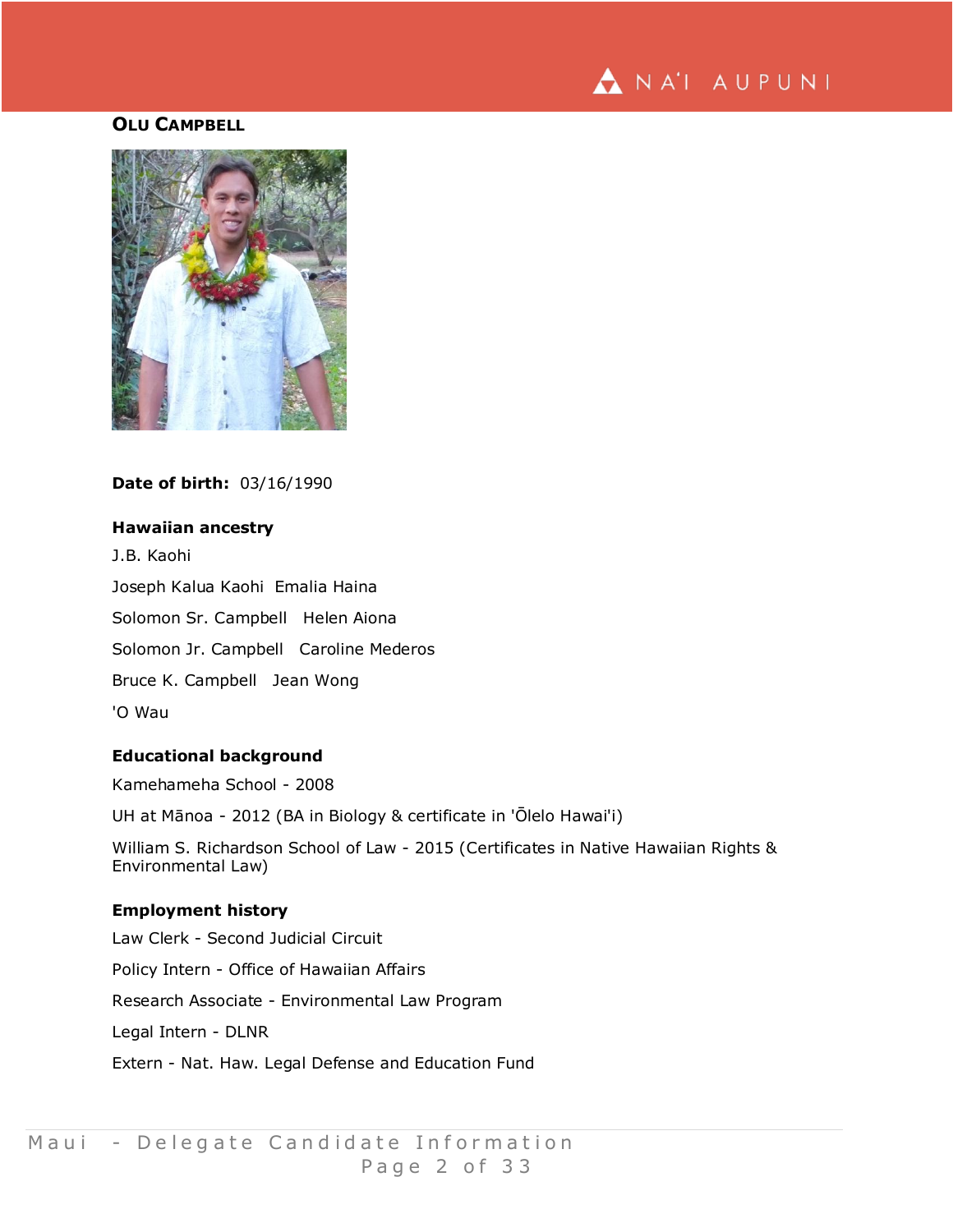

### **Criminal record**

None

#### **Personal statement**

Welina mai me ke aloha. My name is 'Olu Campbell and I was born and raised in Kaimuki, O'ahu. First, mahalo nui to all those who have braved the tribulations of political battle to bring our community to this mile-stone for self-determination. Through your sacrifice we are able to look toward the future with hope of a better Hawai'i. This 'Aha is a doorway to that future. It will not only provide a forum of aloha for productive conversation, but a support system for focused action. I hope this 'Aha will allow leaders in our community an opportunity to listen to experts in relevant fields, and to the testimony of our experienced community members, to best negotiate the positives and negatives of various forms of selfdetermination. It is my further hope that this 'Aha will provide a roadmap, outlining the next steps in this political process and identifying topics in which more research is needed to make more informed decisions. The path ahead of us will be no easier than that overcome by our kupuna to place us in this critical moment of Hawaiian history. We will succeed, however, by adhering to the kuleana that we all have to participate in this process in lōkahi and with aloha.

**The delegate candidate represent these 10 people are eligible voters who have nominated them :** NUUHIWA, POHAIKAUILANI A

CAMPBELL, BERNADINE KUULEI PARIS, ANTHONY MELVIN MAKANA KAAIHUE, MATTHEW KEALIIOKAMALU NAKOA, KEONE JOHN RAWLINS-FERNANDEZ, KEANI NALIKOLEI WALLACE GOMES, TYLER IOKEPA MACADANGDANG-DOANE, JOCELYN LEIALOHA NUUHIWA, MAXINE A. OKA, JEFFREY MICHAEL KEONI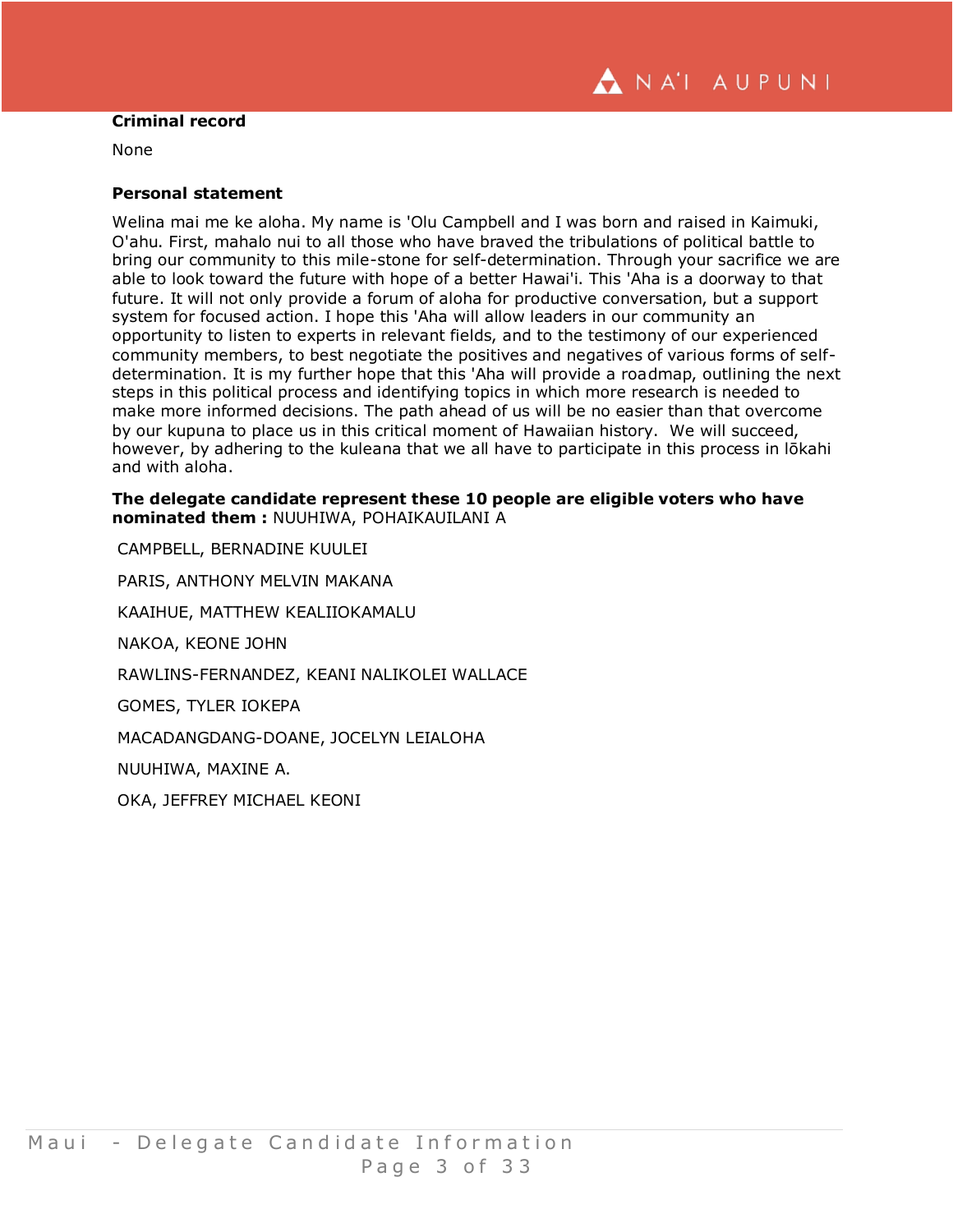# ANA'I AUPUNI

# **RENEE-MAY FILIMOEATU**



**Date of birth:** 1947-07-04

## **Hawaiian ancestry**

NA OHANA O KAUAUA

#### **Educational background**

BACHELORS BUS ADM

## **Employment history**

HVB

BUSN OWNER

911 EMERGENCY DISPATCH SUPERVISOR, MAUI COUNTY

# **Criminal record** NONE

#### **Personal statement**

THE KULEANA OF A DELEGATE IS PIVOTAL TO OUR PEOPLE'S SELF SUFFICIENCY, SELF SUSTAINABILITY AND SELF DETERMINATION.

## **The delegate candidate represent these 10 people are eligible voters who have nominated them :** FILIMOEATU,PONO

FEITEIRA, BLOSSOM

KAMA, NATALIE

KAMA, DAVID SR

FEITEIRA,PATRICK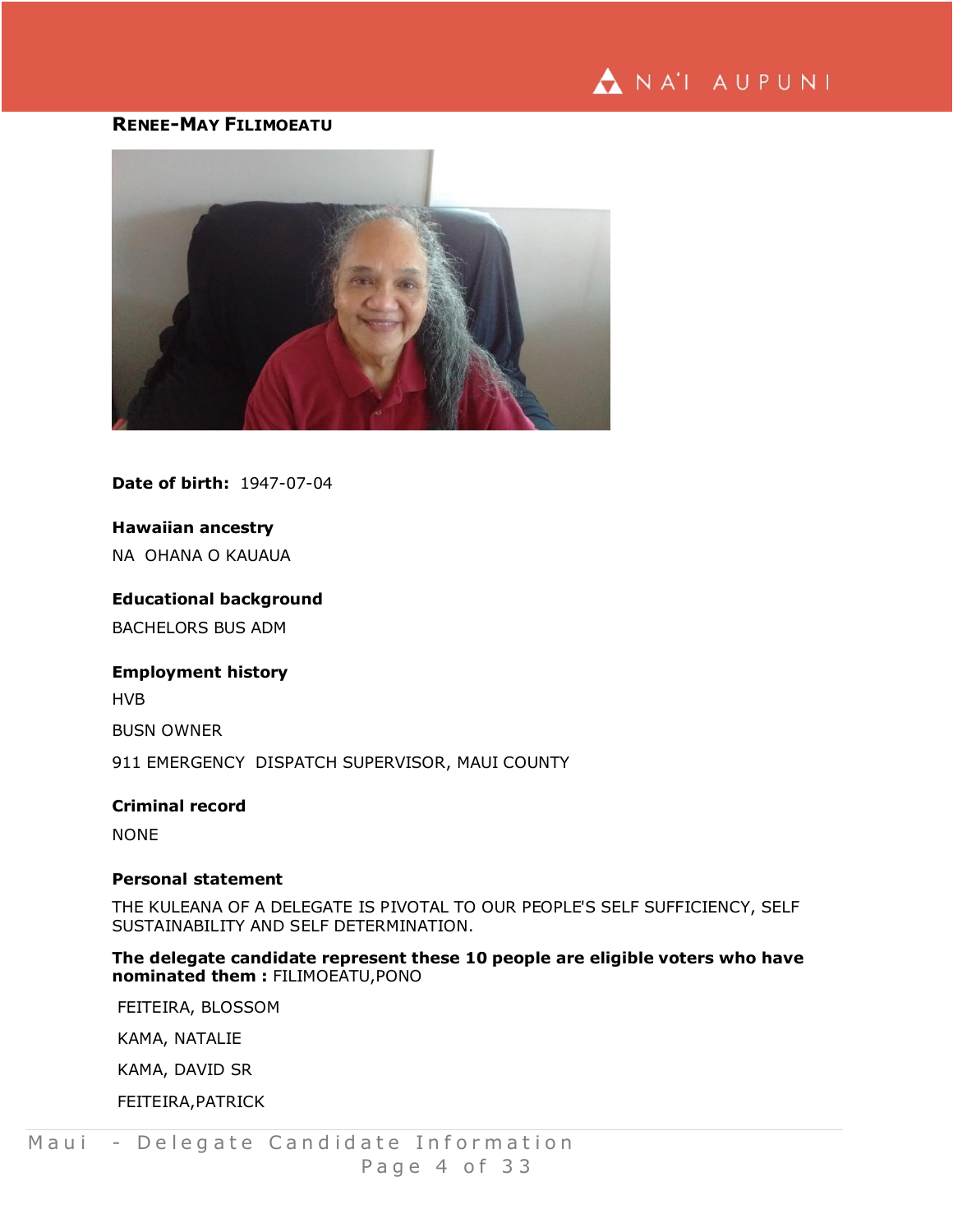

SILVA, EVELYN AIWOHI, OLINDA AIWOHI, JARED KAPAKU, MONA ENGLIGH, KALANI J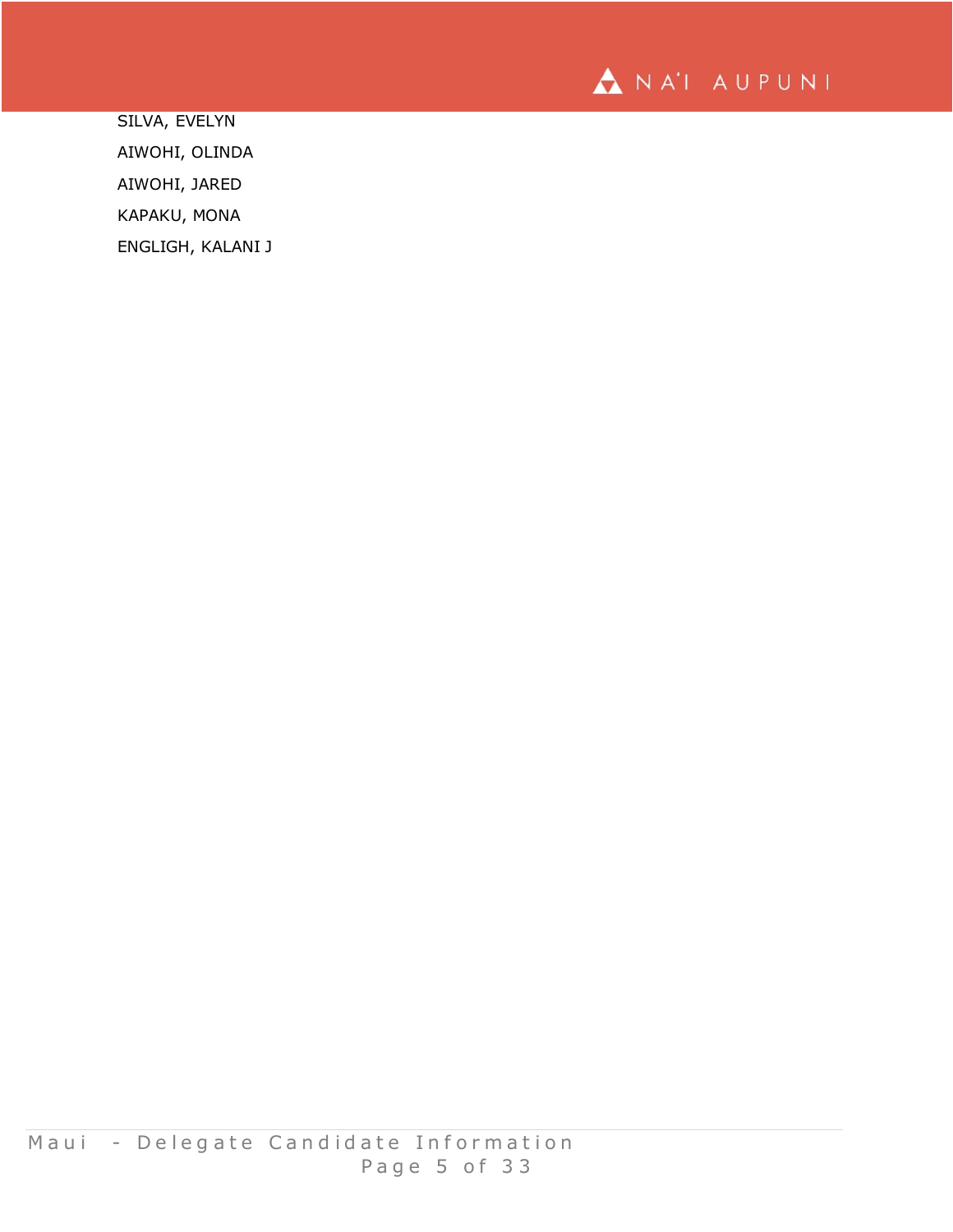

# **KANIELA ING**



**Date of birth:** 1988-12-24

#### **Hawaiian ancestry**

I come from the Kahuna'āina 'ohana, expert kapa and canoe makers from Kona, and the Kikina 'ohana from Hana, Maui. My tutus Lapauila & Kealohapa signed the Kū'ē petition in 1897.

#### **Educational background**

American Univ., D.C. —Master's coursework in native law and policy; University of Hawai'i at Mānoa—Bachelor in Psychology, Political Science Minor; Kamehameha Schools Maui Campus—Music endorsement.

#### **Employment history**

I have served in the State House of Representatives for South Maui since 2012. I am currently the Chair of Ocean and Hawaiian Affairs. Previously. I worked for various businesses and non-profits.

#### **Criminal record**

None.

## **Personal statement**

I have always read and listened to my kupuna to learn about my history. Not just to translate past lessons to our modern world, but also to recognize the sacrifices that were made for us so that we can better understand the sacrifices we must make today.

Throughout my life, I have learn as much as I can from my kupuna, and all who came before me, I always remember one thing: we did not inherit this 'āina from our forbearers,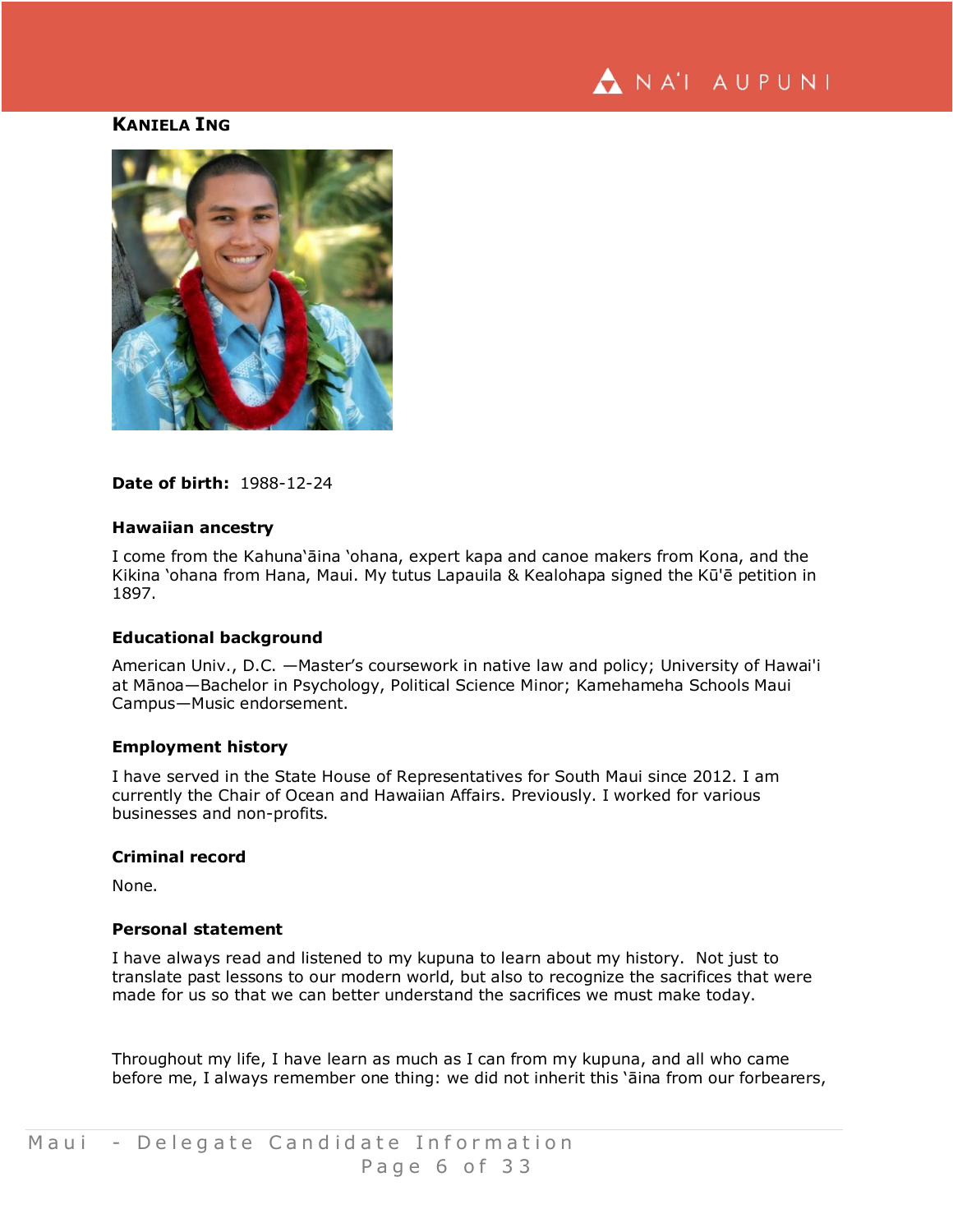rather, we borrow it from our grandchildren. This is why it is vital that Hawaiians seize power where we can.

From legalizing fishpond restoration and traditional burials, to mandating native landscaping and Hawaiian rights training for states board members, to protecting Kaho'olawe and our homesteads, I have been working hard to better the lives of our people in my role as a leader in our State. But too many times, I stand alone in votes to protect our 'iwi kupuna, rights of cultural practice, and demilitarization.

Whether it's in the form of independence, federal recognition, or something entirely novel, the time for self-determination is now. I seek to be a voice of reason, na'au pono, fairness, and love for our people, and I humbly ask for your vote.

## **The delegate candidate represent these 10 people are eligible voters who have nominated them :** Ing, Matthew K

Lewis, Joseph Kuhio Kiaaina, Esther Keohokalole, Jarrett Kapolialoha Ta'uhere SKAGGS, RICHARD DEAN KALEO OPONO SKAGGS, RYAN DEAN NEHOA NAVARRO, CHAD K KAUANOE, DEREK HOOHAUOLI Atay, Alika WONG, STERLING KINI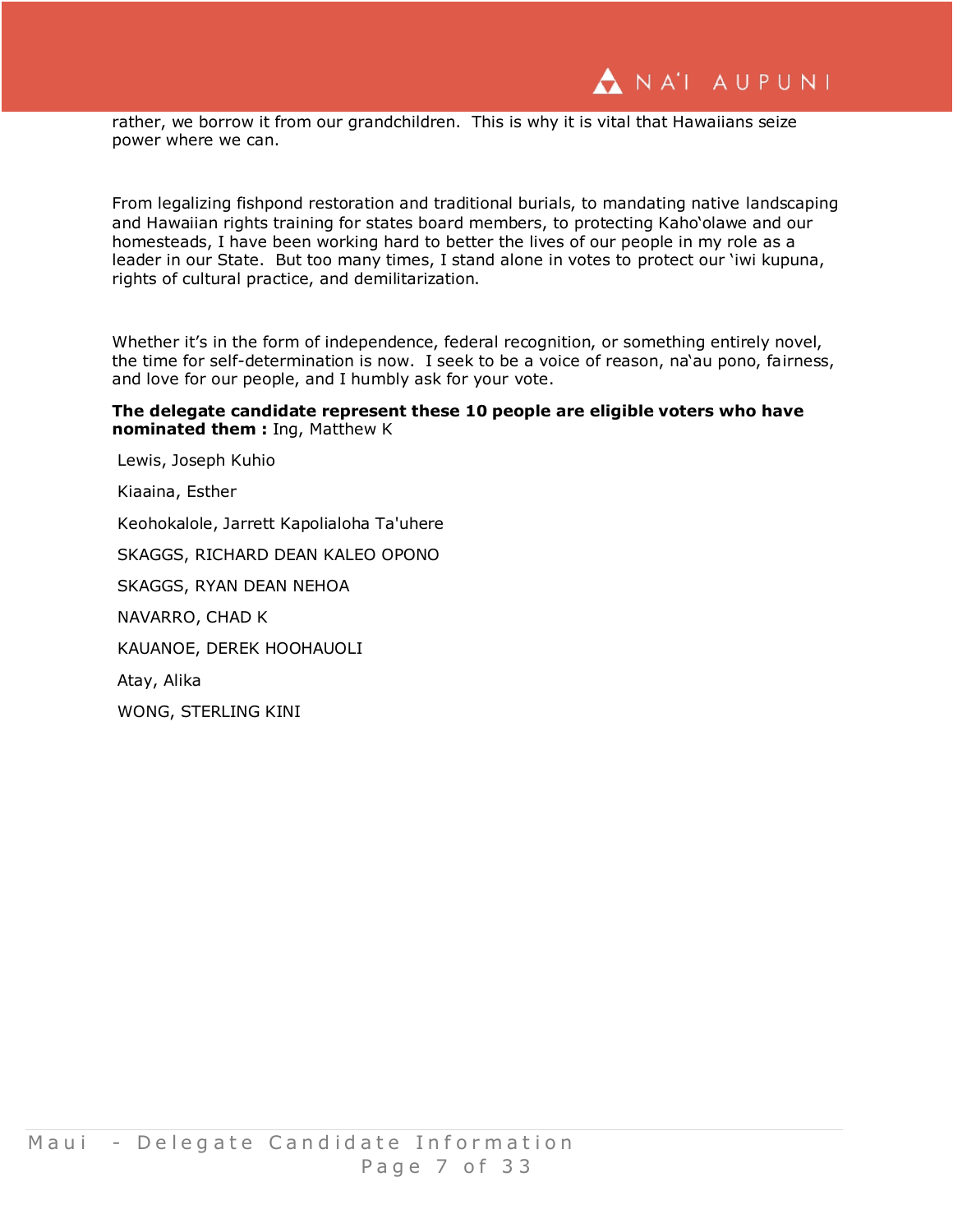

# **BRONSON KAAHUI**



**Date of birth:** 1985-07-26

#### **Hawaiian ancestry**

I'm Hawaiian, that's never been something I've had to prove and I'm not playing the "who is the most Hawaiian" contest.

#### **Educational background**

My educational background is that I am willing to debate any person at any time on any topic in front of any audience.

#### **Employment history**

Self-Employed

## **Criminal record**

Wanted by the NSA, FBI, CIA, and all the alphabet agencies of the American Empire.

#### **Personal statement**

Don't listen to any BS coming from any "delegate" or "candidate." Force the debate and force them to answer questions. No exceptions.

## **The delegate candidate represent these 10 people are eligible voters who have nominated them :** Alan Yim

Christy Kajiwara Gusman

Jaylicia Kananimauloa Patricio

Robert Fernandez

Jennie Kaahui

Brittany Kaahui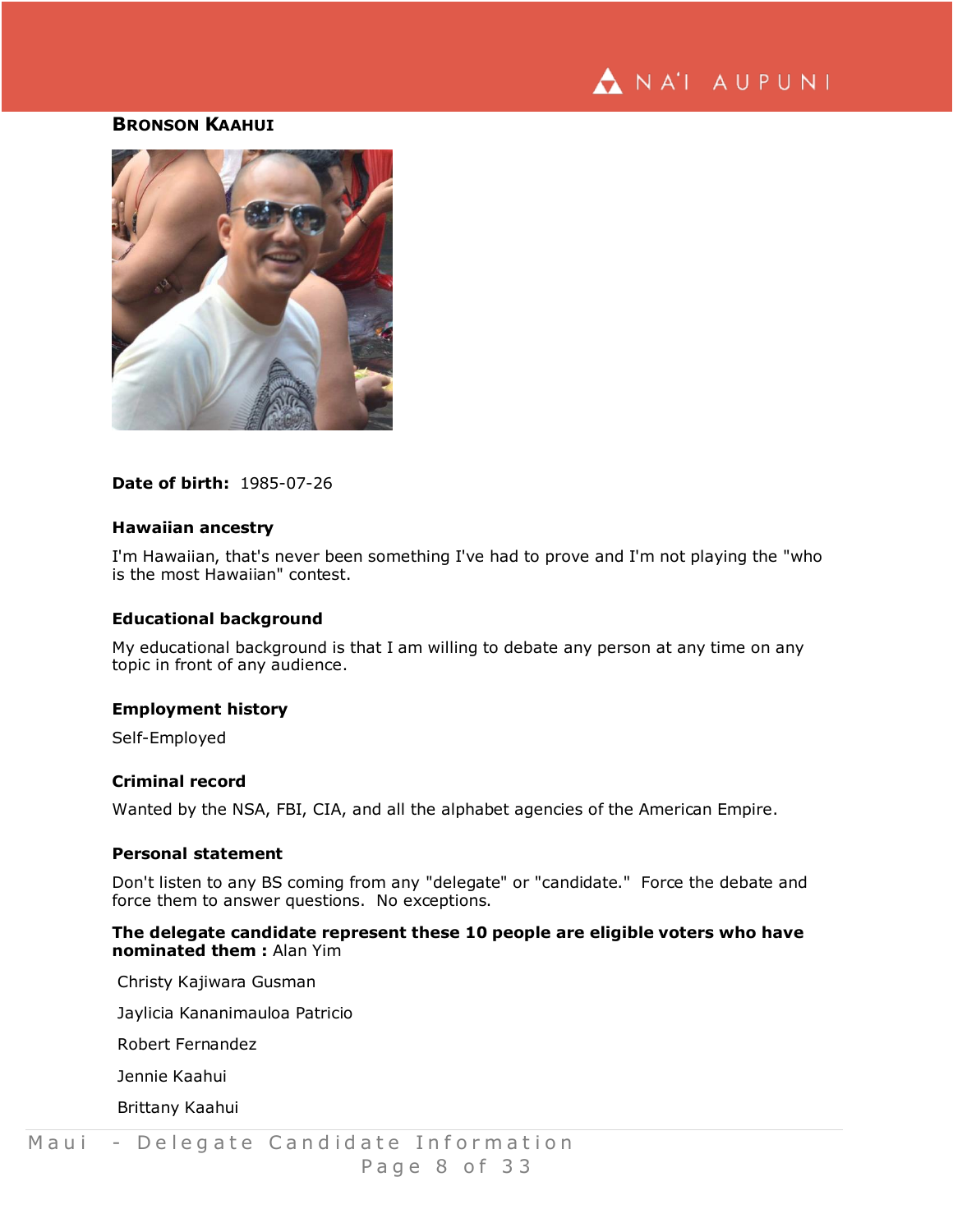

Edward Kaahui Jr

Edward Kaahui Sr

Chris Kaahui

Naomi Mokihana Kaahui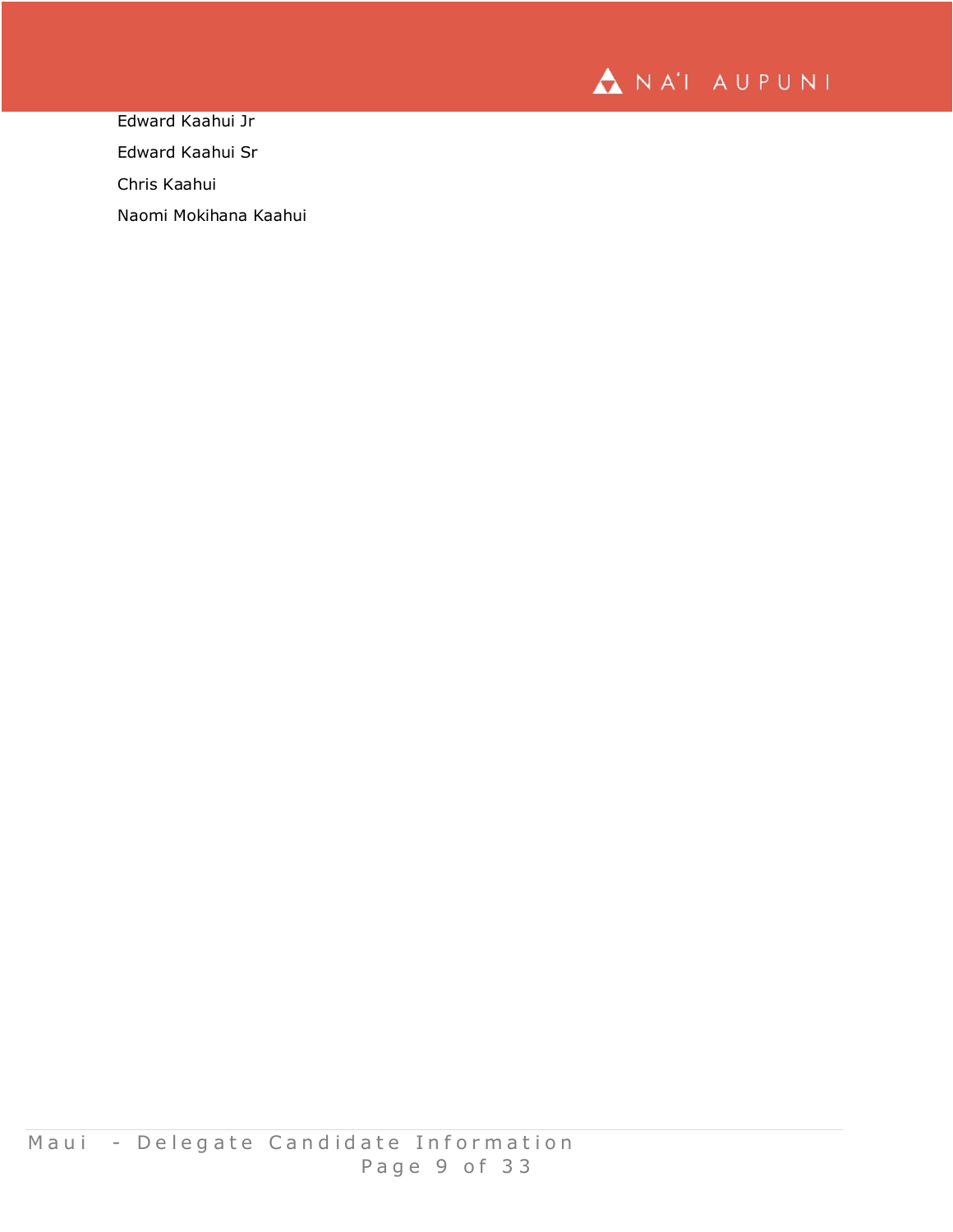# NA'I AUPUNI

## **EDWARD KAAHUI**



**Date of birth:** 1940-10-27

## **Hawaiian ancestry**

Hawaiian

## **Educational background**

Kamehameha School For Boys 1958 Maui Community College 1973

## **Employment history**

Retired

#### **Personal statement**

I believe the time has finally arrived for the Kanaka Maoli to take control of our destiny. Our young people have been educated and are beginning to assert themselves in every aspect of our community. The Kupunas are still here to provide strength, wisdom and courage for our future leaders. I would like to contribute my wisdom, knowledge, and experience in the establishment or re-establishment of our Hawaiian Kingdom Nation. I am presently not affiliated with any sovereignty groups or organization.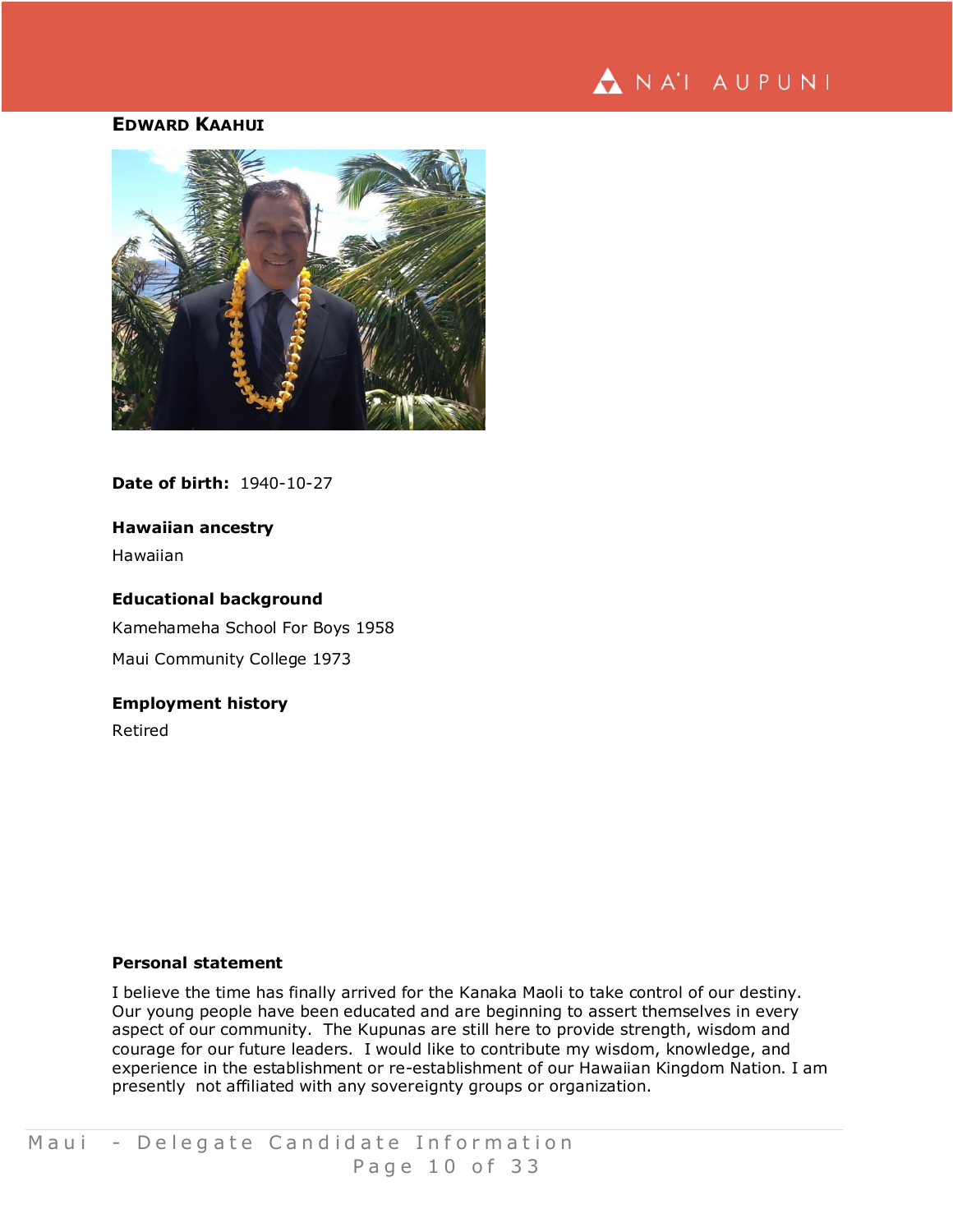

#### **The delegate candidate represent these 10 people are eligible voters who have nominated them :** Cornelia Applegate

Haku Applegate

Melissa M. Smith

Louise Kaulu Smith

Adeline Kamaile Rodrigues

Christopher-John Kaahui

Brittany Kaahui

Jeremy Wesley Mangus

Ashley Lanakila Slater

Naomi Mokihana Kaahui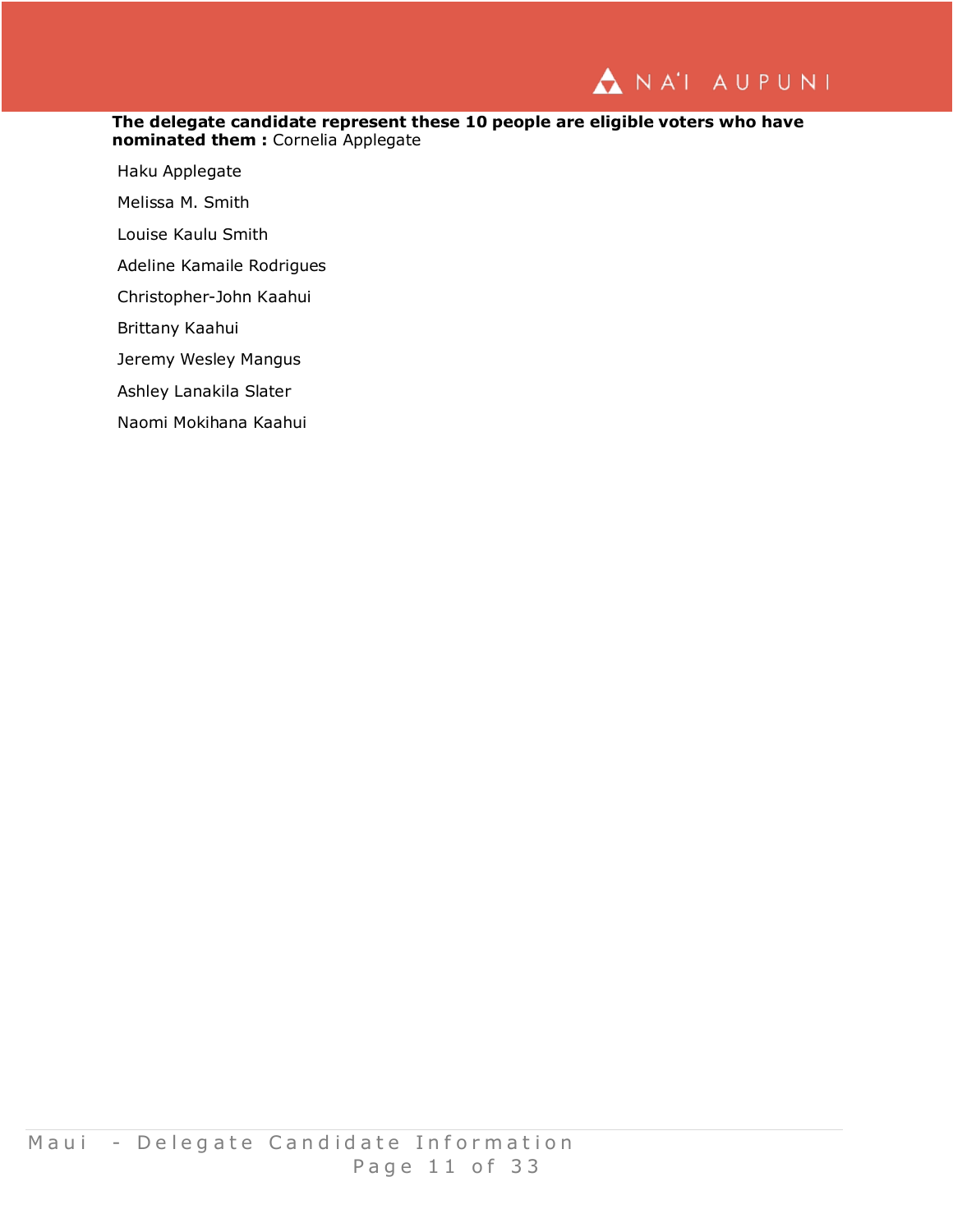

# **GEORGE KAHO'OHANOHANO**



#### **Date of birth:** February 16, 1950

#### **Hawaiian ancestry**

Hawaiian ancestry that was traced back to Piilani. I have had my son Francis L. Kaho'ohanohano attend and graduate from Kamehameha Schools Kapalama Campus.

#### **Educational background**

Graduate of St. Anthony High School on Maui, Attended the University of Hawai'i, Manoa in 1968 thru 1970 - Until my father was called to active duty in Vietnam

#### **Employment history**

28 plus years at a Police Officer in Maui County - Retired as a Police Captain in 1999. 16 plus years as a Business Agent for S.H.O.P.O. working with contracts and representing police officers

#### **Criminal record**

No Criminal Record

#### **Personal statement**

I strongly believe that the Hawaiian people should be self governed and that we should be looking at a starting point going back to the last constitution that we had as a kingdom and using that as a guide and reference moving forward from the perspective that the Kingdom still exist and that we need to protect what we have (land especially) along with the other items of life (Ocean to mention only two) I also believe that our Kapuna led the way with a constitutional set up with the election of our last King and that we should follow this example for the formation of our government.

**The delegate candidate represent these 10 people are eligible voters who have nominated them :** Elaine Leolani Kahoohanohano-Schultz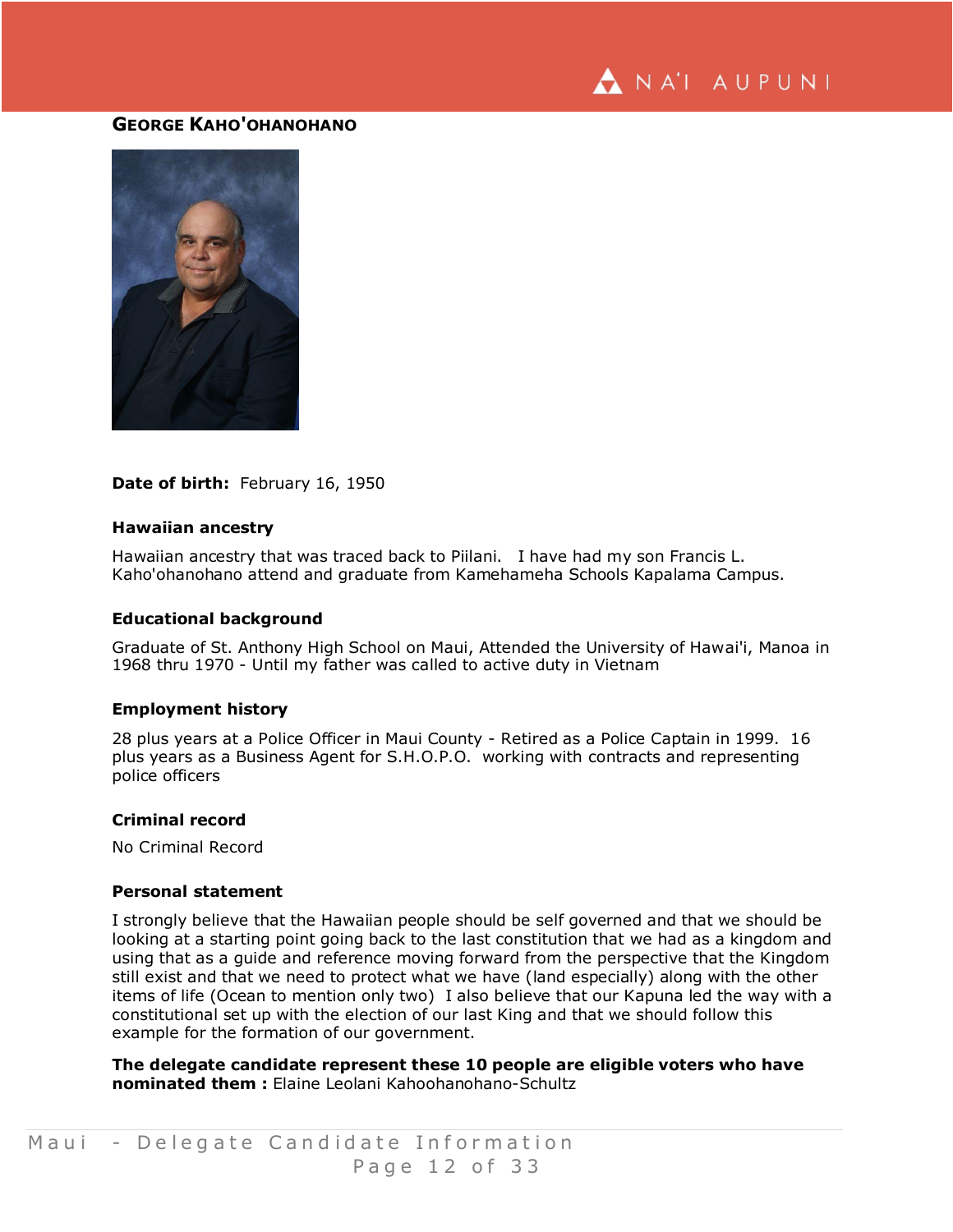

Eugene Anthony Kahoohanohano Michael Patrick Kahoohanohano Jarrett Keoki Kahoohanohano David E. Kahoohanohano Karl Kalani Kahoohanohano Suzette K. Kahoohanohano Dwight Damien Kahoohanohano

Frank Keneth Kahoohanohano

Glenn Kahoohanohano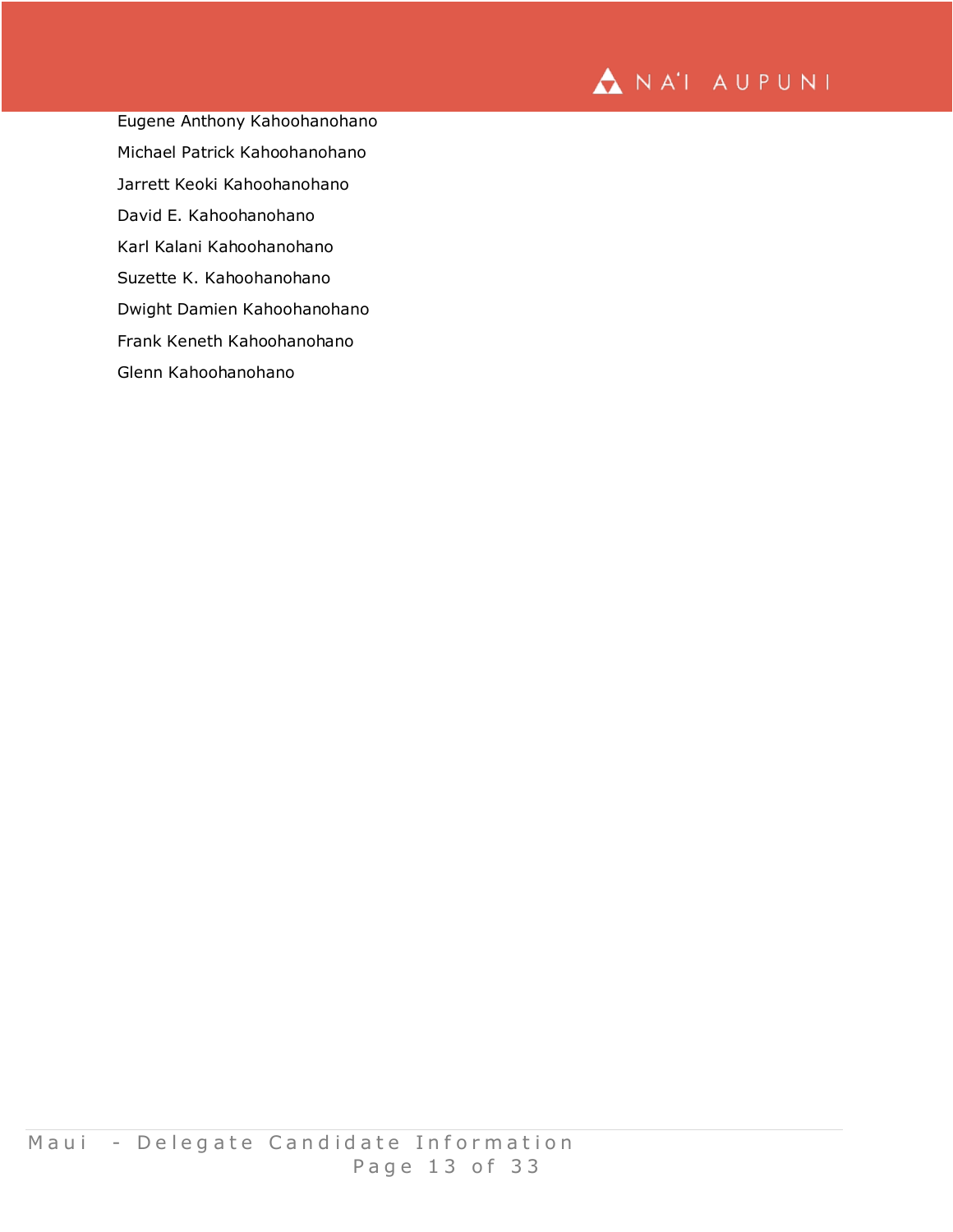

# **NATALIE KAMA**



#### **Date of birth:** 1952-08-14

#### **Hawaiian ancestry**

Parents Clarence & Ruth Lei Kamai have 75% Hawaiian blood. I have 75% Hawaiian blood and am a lessee with the Department of Hawaiian Home Lands. I also am a registered voter in the OHA elections.

#### **Educational background**

I have an AS degree from the UH Maui College. I was a member of the Hawaiian Sovereignty Advisory Council and Hawaiian Sovereignty Elections Council 1993-1996 representing homestead associations.

#### **Employment history**

Senior Pastor of the Christian Ministry Church 1987-present.

Currently employed by Faith Action for Community Equity as the Lead Organizer of faith based institutions who are members of FACE..

#### **Criminal record**

No Record

#### **Personal statement**

I believe that delegates elected to such a position must be passionate about justice. They must be able to see that this process is about undoing the "wrong" that put our people in the state of despair we are in today. The losses our people have suffered are too numerous to identify but a few are loss of land, culture, art, identity, language. Pride, and division etc., Etc. Delegates are the representative voice of ALL the people irregardless if the constituent voted for the delegate or not. All sides of the issue must be looked at, much research needs to be done, civility needs to be incorporated, respect of others' ideas and the best interest of the people needs to be the determining factor. Delegates need to look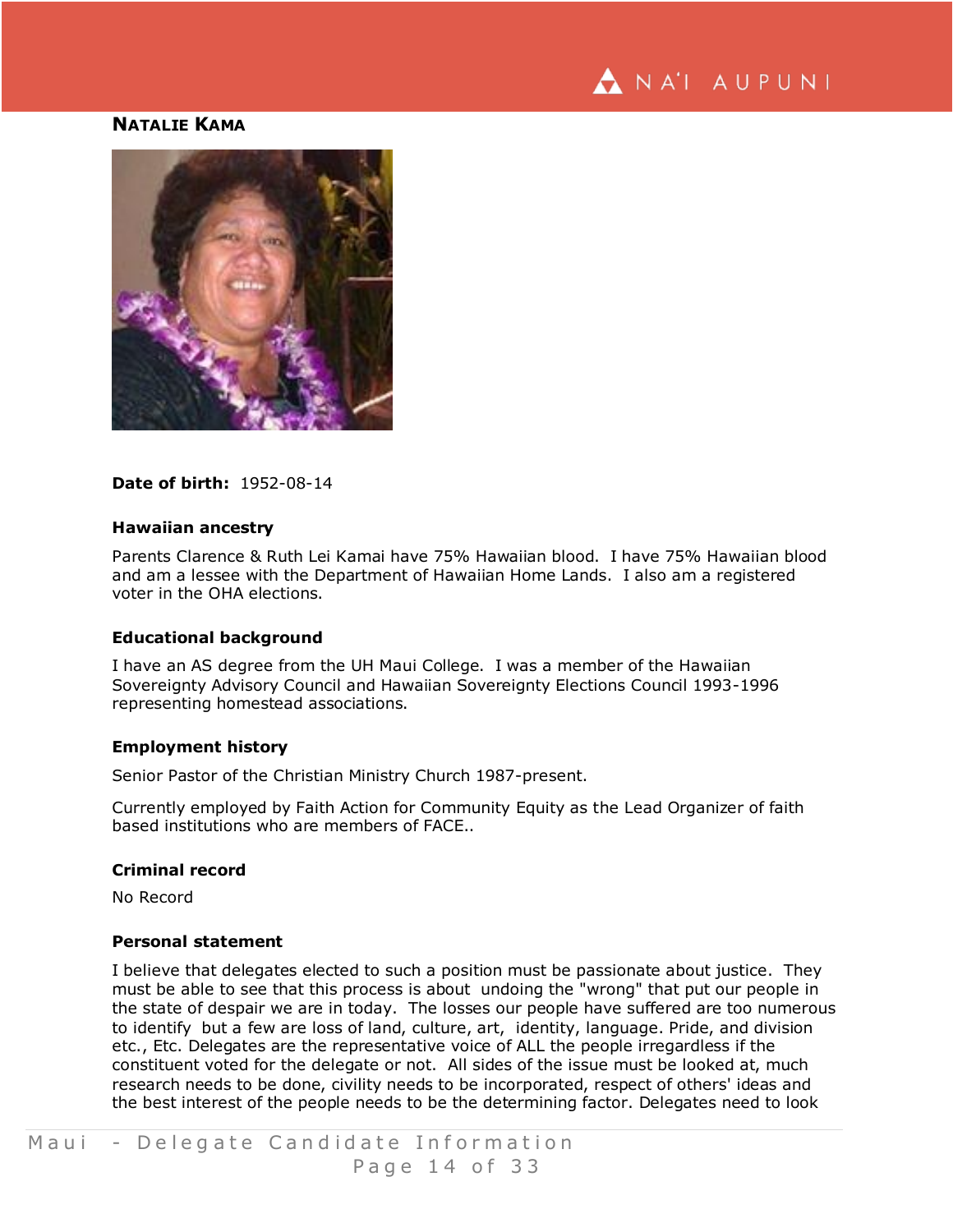

deep, far and wide and high, to make the decisions that will bring no harm to our people, nor diminish any of our vested rights. Delegates need to be committed to the process which they themselves will determine at the very first gathering. Delegates will need to hear & listen twice as much than speak. The electorate must consider electing someone who is trustworthy, honest, has integrity, real true grit and not easily compromised. Our future depends of us.

**The delegate candidate represent these 10 people are eligible voters who have nominated them :** David Kama Jr

David Kama Sr

Davilene Kama

Renee Kehaulani Filimoeatu

Blossom Feitera

Pono Filimoeatu

Ikaika Filimoeatu

Viliami Filimoeatu

Daverry Kama

Jeremiah Nathanael Ioane Kama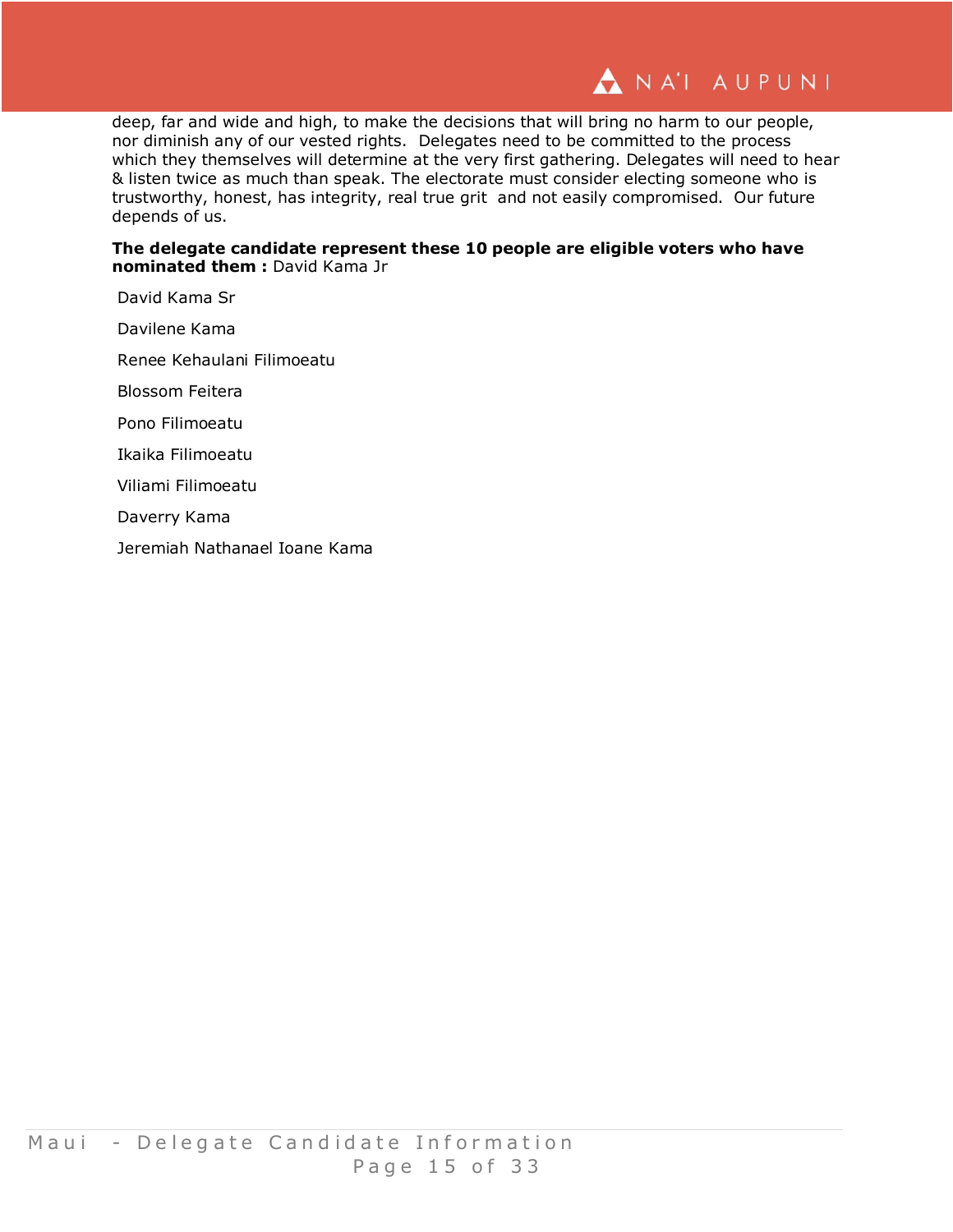

## **CAROL LEE KAMEKONA**



## **Date of birth:** 8/14/1957

#### **Hawaiian ancestry**

My dad was full blooded Hawaiian. My mom is Hawaiian/Chinese.

#### **Educational background**

Graduated 1975 from Immaculate Conception Academy High School in San Francisco, California. Took classes at Chaminade University, San Francisco City College and Contra Costa County Community College.

#### **Employment history**

United States Navy 1976-1980; United States Naval Reserves 1980-1996; TWA/American Airlines 1990-2002; TSA Maui 2002-2005; Bradley Pacific Aviation 2005-2013.

#### **Criminal record**

n/a

#### **Personal statement**

With hopes of developing a form of independence that ensures the perpetuation of Hawaiian values of Ohana, Aloha Kekahi I Kekahi and Malama 'Aina. I come to the table with an open mind but a heavy heart. My intentions are pure, unselfish and unwavering.

I support our Kia'i Mauna and the 'Aha Moku System. I support Prince Jonah Kuhio's vision of self-sufficiency and self-determination of native Hawaiians.

I despise the unregulated spraying of harmful pesticides as it affects our ecosystem. I detest the exorbitant cost of living that has caused our people to flee their homeland in pursuit of affordable housing. I disapprove of the selling, leasing or transferring of our lands to outside entities (individual or nation) with no direct benefit to our people.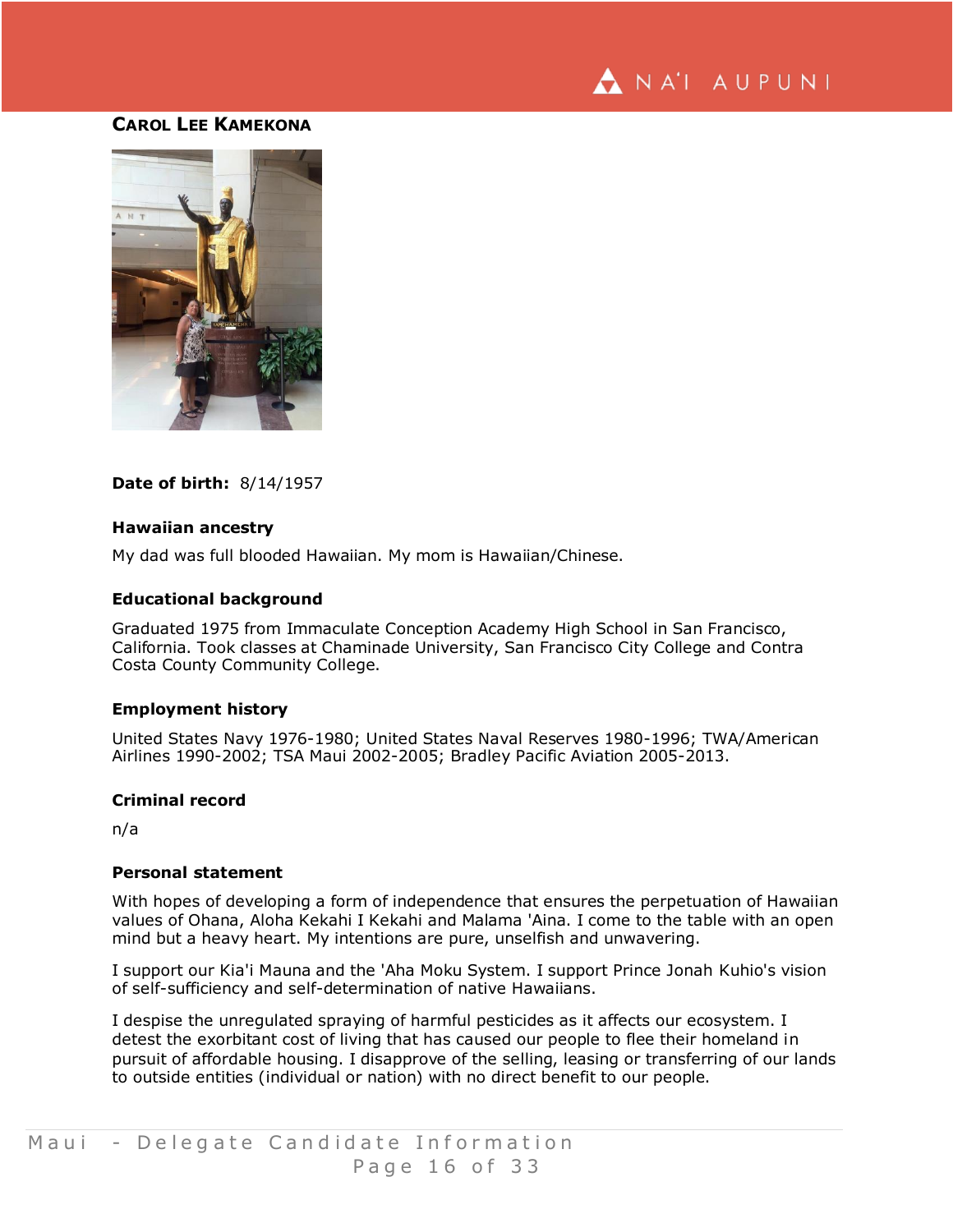

I promise to listen to anyone with a positive resolution to the obstacles affecting our Lahui. I pledge to pursue the rights and benefits be restored to our people.

Therefore, with the utmost of humility, I ask for the support of all Kanaka Maoli who believe the time has come for us as a Lahui to come together, all differences aside, for the betterment of our people.

HE HAWAI'I 'AU!

**The delegate candidate represent these 10 people are eligible voters who have nominated them :** Jonah Ke'eaumoku Kapu

Kahilihiwa K K K Kipapa Shaun Michael Averill

Thelma Kamekona

Crystal Lynn Kuuipolani Rawle

Gwendolyn Ewalani Shim

Blossom Puanani Feiteira

Jonnette Gayle Santos

Shirley Ann Paahana Lake

Donna Dean Sterling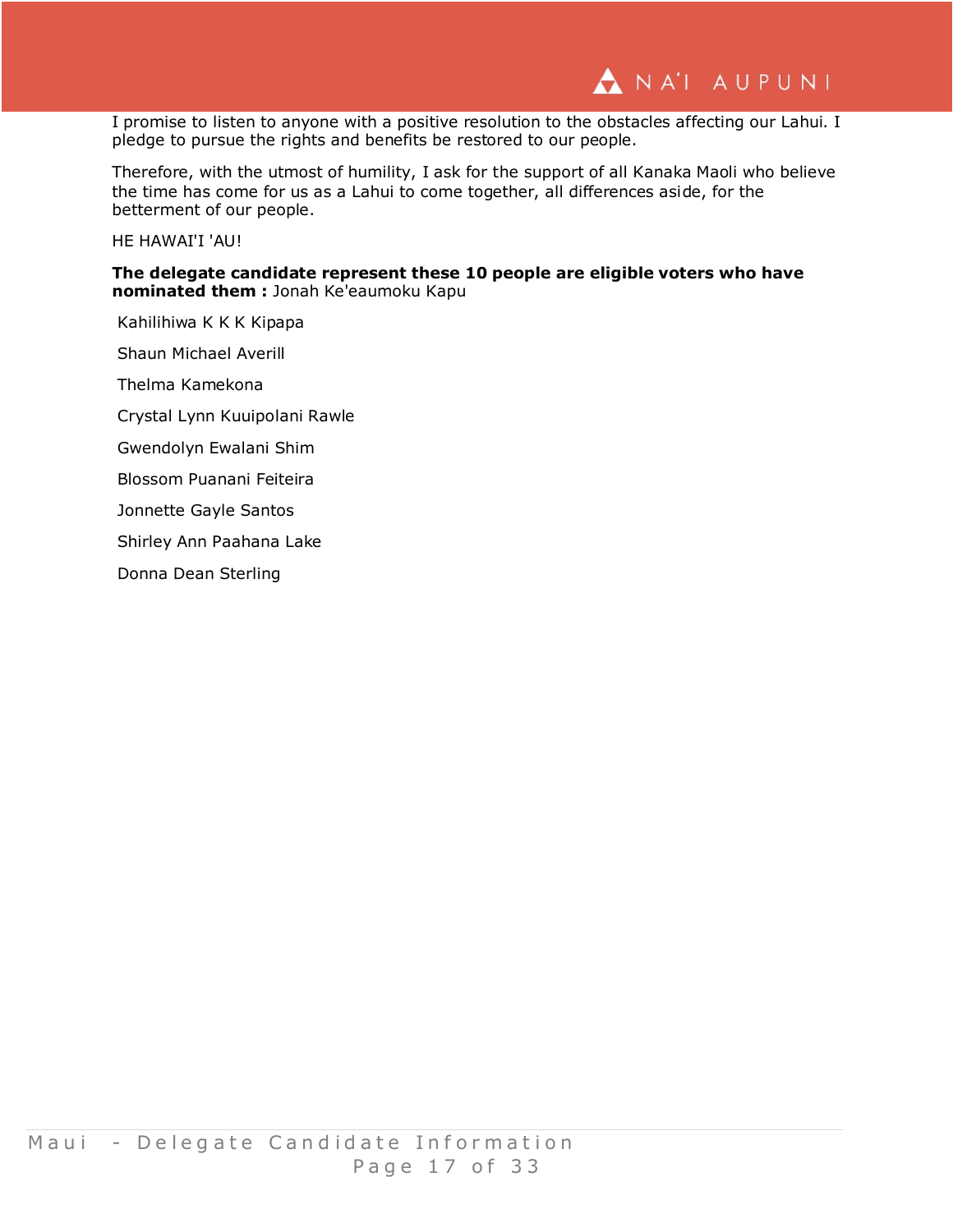

## **ROBERT LUUWAI**



**Date of birth:** Puunene,Maui

## **Hawaiian ancestry**

Hawaiian and English

## **Educational background**

St. Anthony High School, 2 Years College

## **Employment history**

51 Years as an Electronic Technician for the Federal Aviation Administration, 2 Years, Pearl Harbor Ship Yard as a Electronic Technician

## **Criminal record**

none

#### **Personal statement**

Hawaiians should have the ability to determine their own destiny

## **The delegate candidate represent these 10 people are eligible voters who have nominated them :** Emmitt Aluli

Davianna McGregor

Mike Naho'opi'i

Colette Y. Machado

Haunani Apoliona

Carmen Hulu Lindsey

Boyd Mossman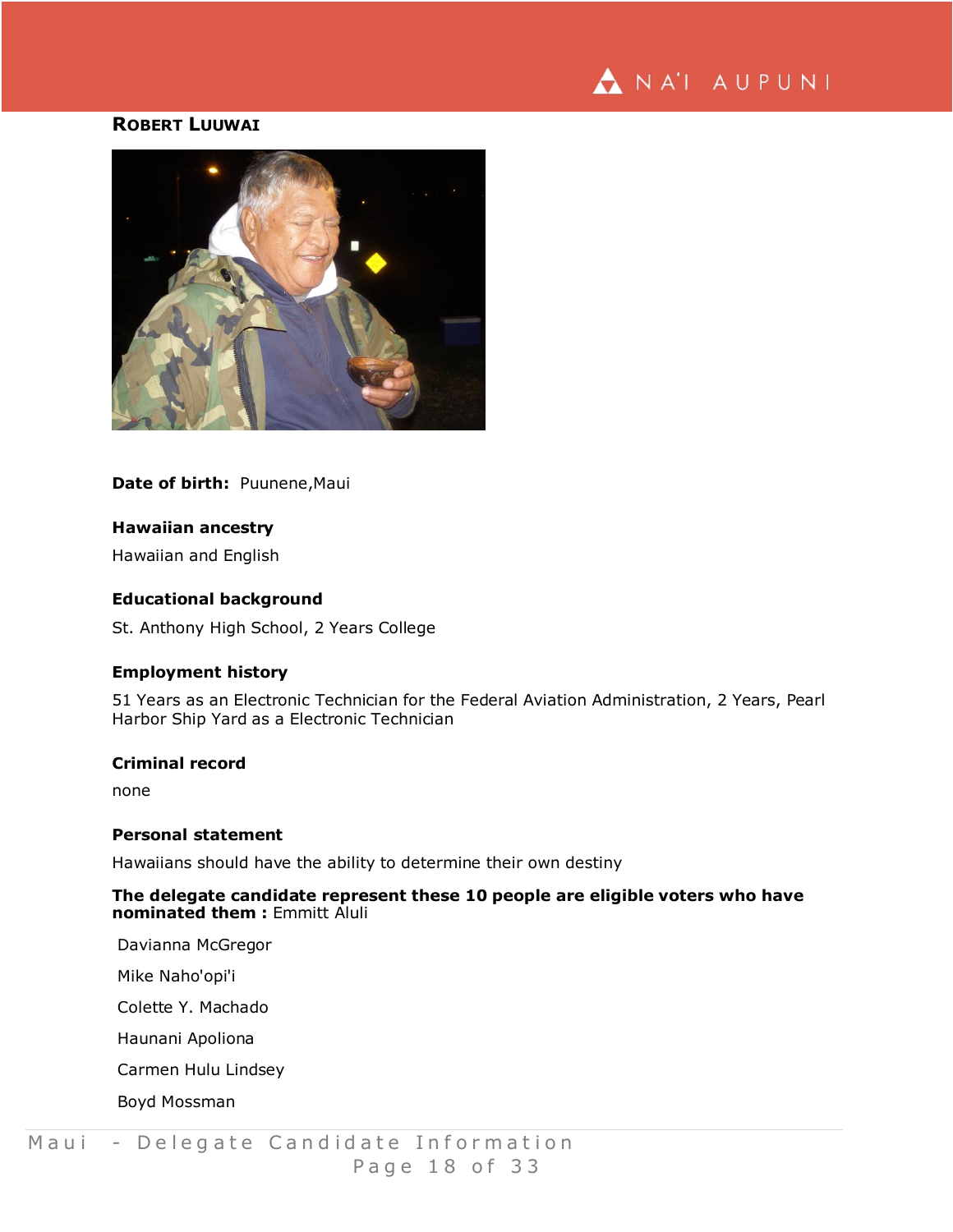

John D. Waiheʻe IV Robert Kalei Luuwai John Kalehua Luuwai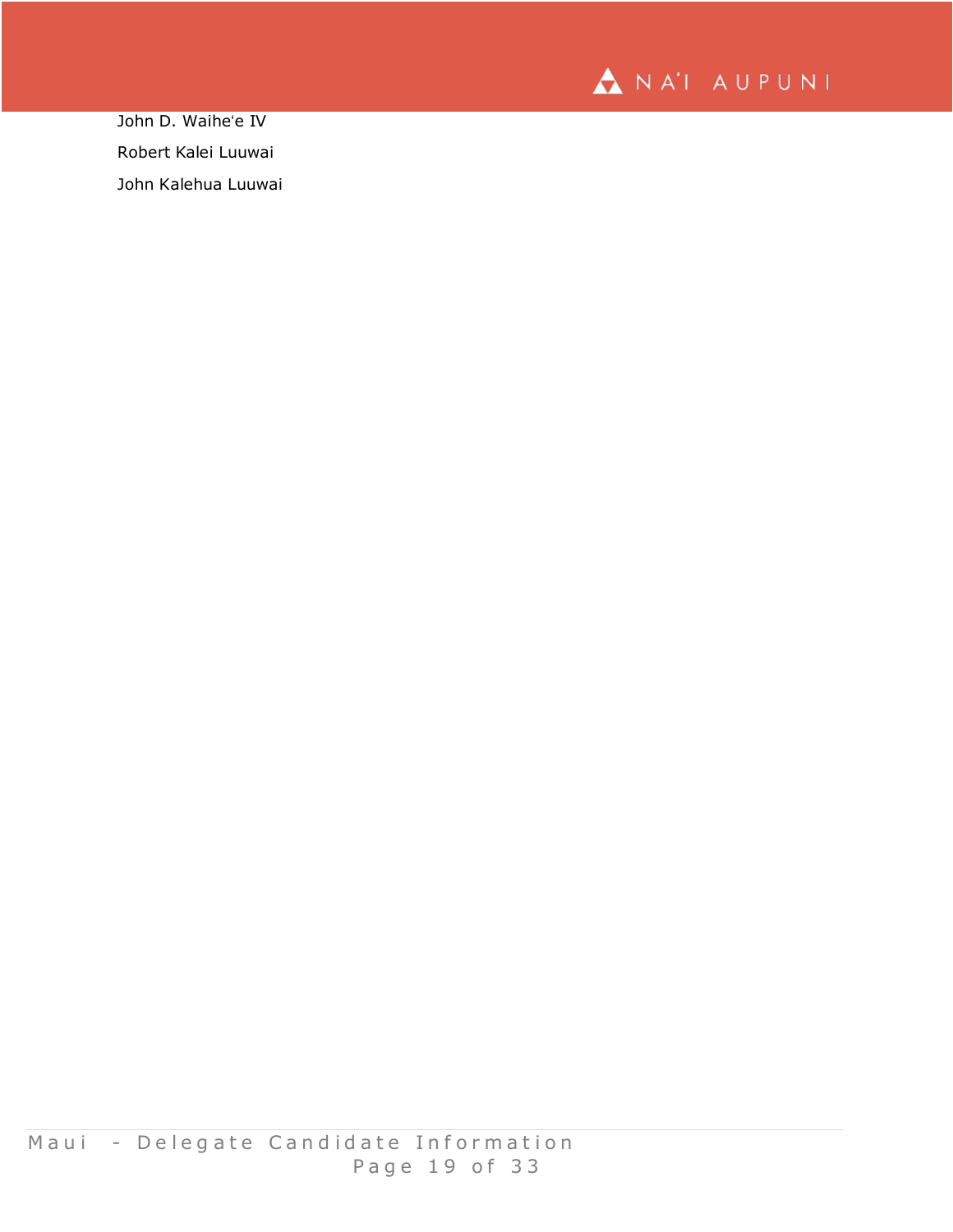# NA'I AUPUNI

# **SHAROLEE NAEOLE**



**Date of birth:** 1989-09-17

## **Hawaiian ancestry**

The Kia Naeole, the Kana'e

## **Educational background**

Kihei elementary school William e Orr middle school Valley high school

## **Employment history**

Circus circus adventuredome from 2009-2010 Excalibur hotel 2008-2010 Mana Kai 2011-2012 Maui job corp -2012-2013 Minit stop 2013-2014 Kmart 2014-2015 Target 2015-2015 Burger King 2015 a current

## **Criminal record**

None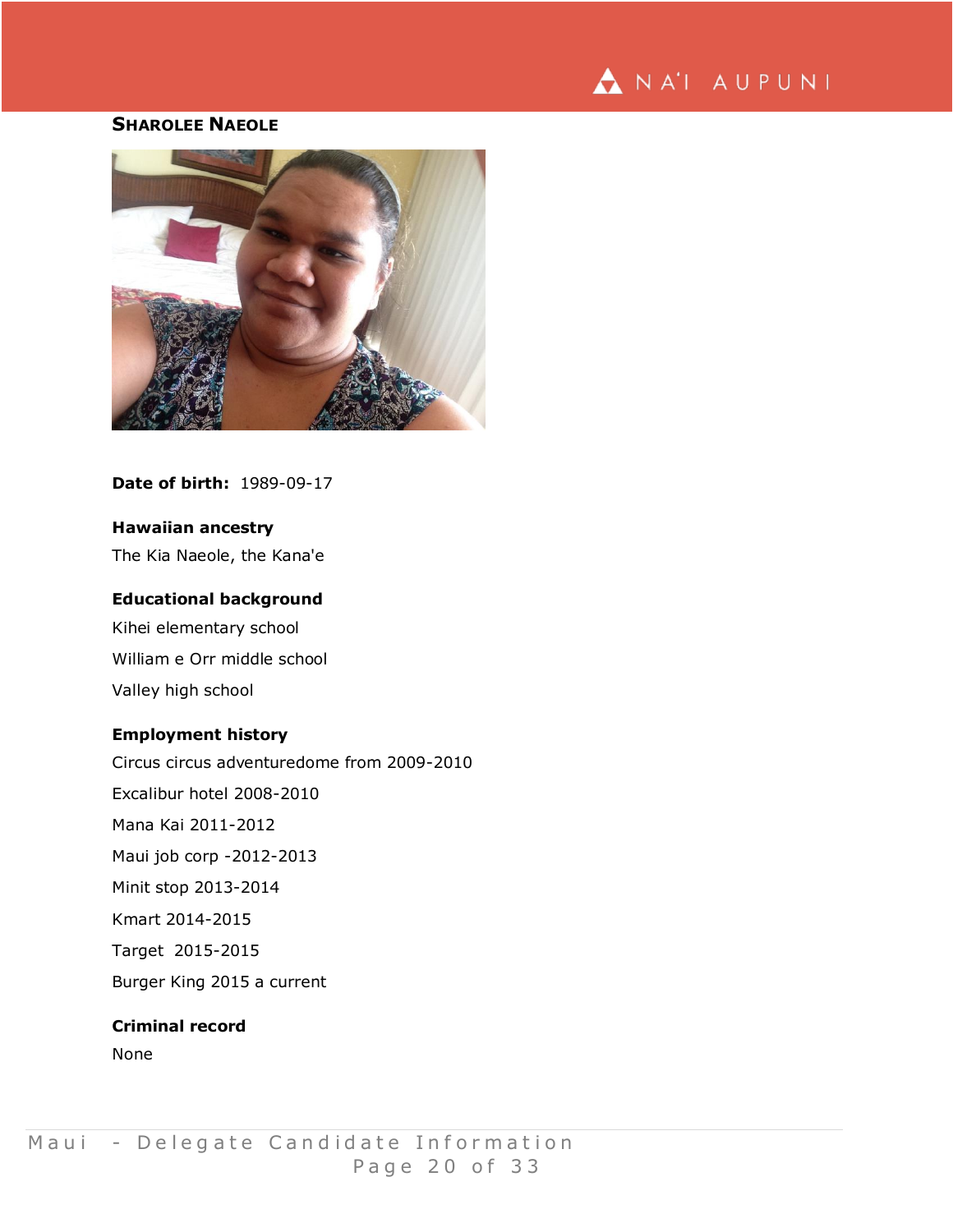#### **Personal statement**

I have my resume saved on file on my laptop which it is currently being fix right now. My opening statement is this I am a hard working Hawaiian who does nothing to make the best for my me and family I am a devoted

Soon to be wife and devoted to keeping the kuliana of which has been set upon me . If chosen I will do whatever I can to make sure I am doing what the people, my government, my country and my family wants of me. Thank you

**The delegate candidate represent these 10 people are eligible voters who have nominated them :** Gwendolyn Anne kalilani Naeole

Kuulei derego Kaliko Naeole Amy vargas Daniel Vargas Micheal kaniho Clifford leohanu Naeole Esther auwela naeole Herman kalani naeole Kalei Marie Naeole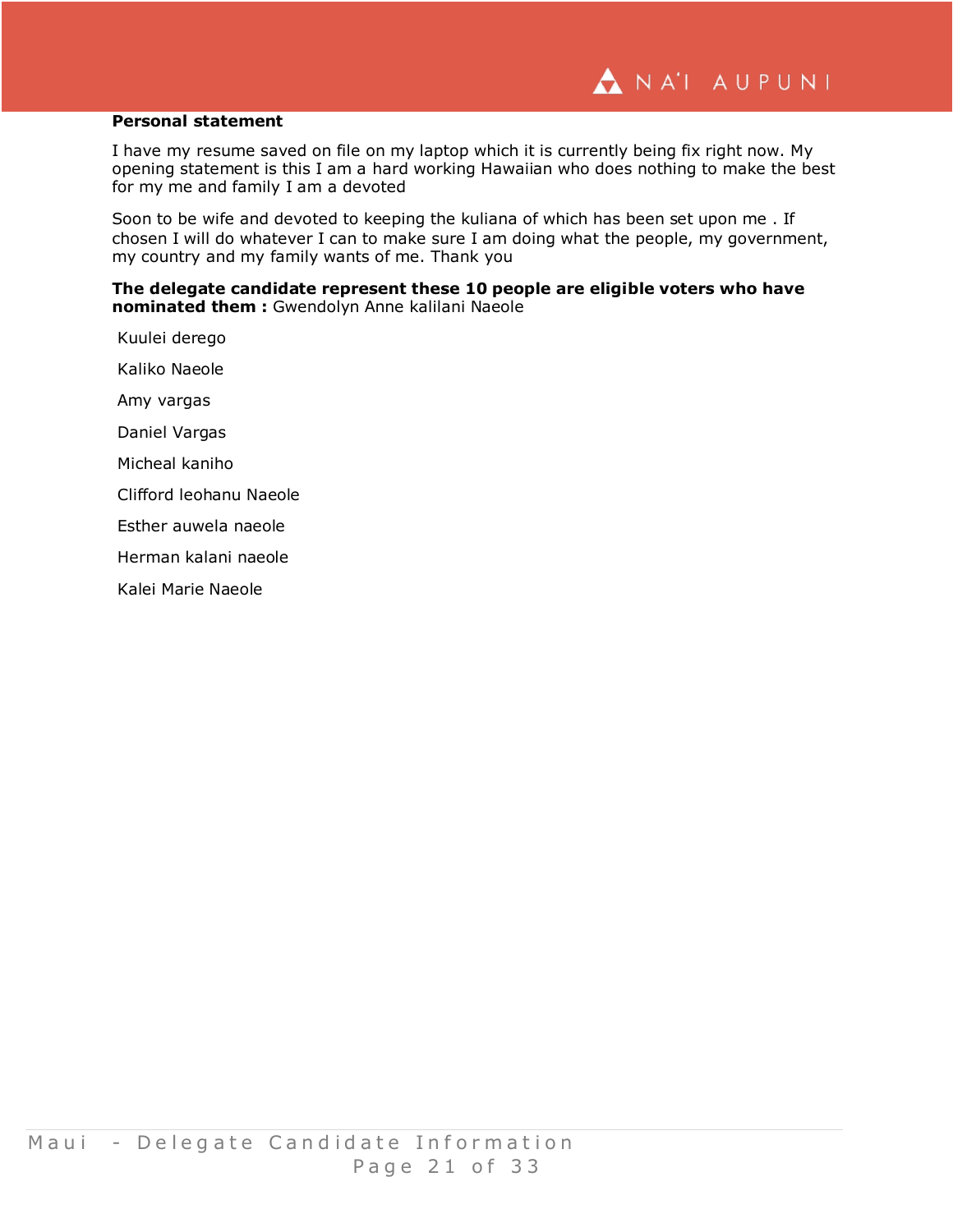

## **SARAH NAKIHEI**



**Date of birth:** 1964-02-02

#### **Hawaiian ancestry**

I am on the Hawaiian Homes List. My mother was Abigail Luka Hassan and my father was Wilford Kim Wong.

#### **Educational background**

I have some college at Maui community College. I Have been a Hawaiian activist since the 1990.

## **Employment history**

I have worked in the substance abuse and homeless field on Maui since 1990. I am a plumeria farmer for the last 2 years.

#### **Criminal record**

I have 2 promotion of pakalolo recorded on Molokai and maui.

#### **Personal statement**

I have been a strong advocate for a nation within a nation since the 1990 it is an honor and a privilege if I am elected. If not elected I will be able to watch this process finally go through. I am married to a wonderful and awesome Hawaiian man Abner Nakihei. We have 3 wonderful children, Nawaa,Noe and Bulla, we have 2 of the most awesome daughter and son in laws Joanna Nakihei and Brandon Asuega-Stark and 4 beautiful Moopuna Laa, Loea, Kawailehua and Lawai'a. I love my life here on Maui.

**The delegate candidate represent these 10 people are eligible voters who have nominated them :** Patricia Nishiyama

Abner Nakihei

Abner Nakiheijr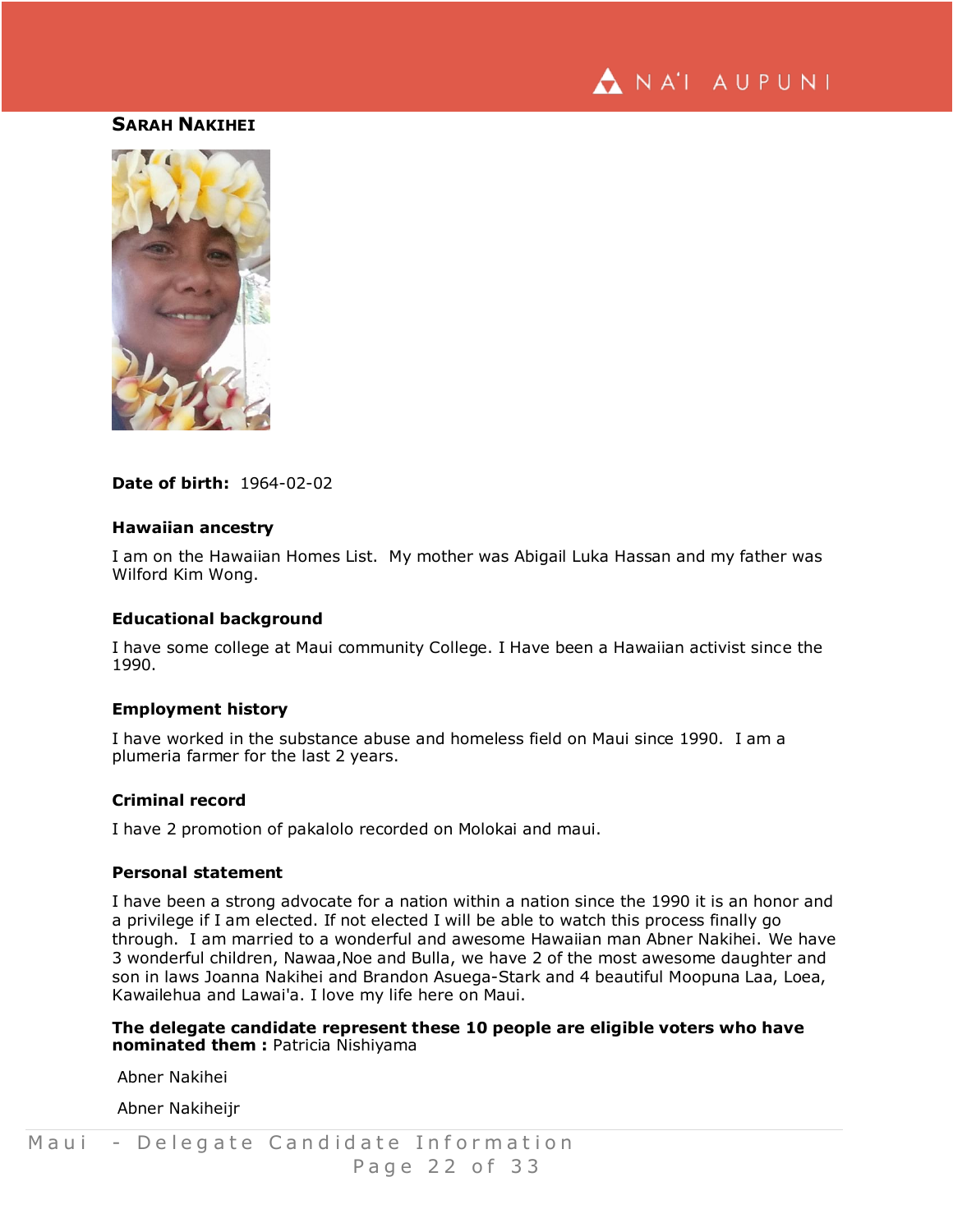

Ashley Asuega-Stark

Andrew Nakihei

Yvette nakihei

Manono Rapanot

Maile Hayashida

Fredrick Smith

Heidi Hudson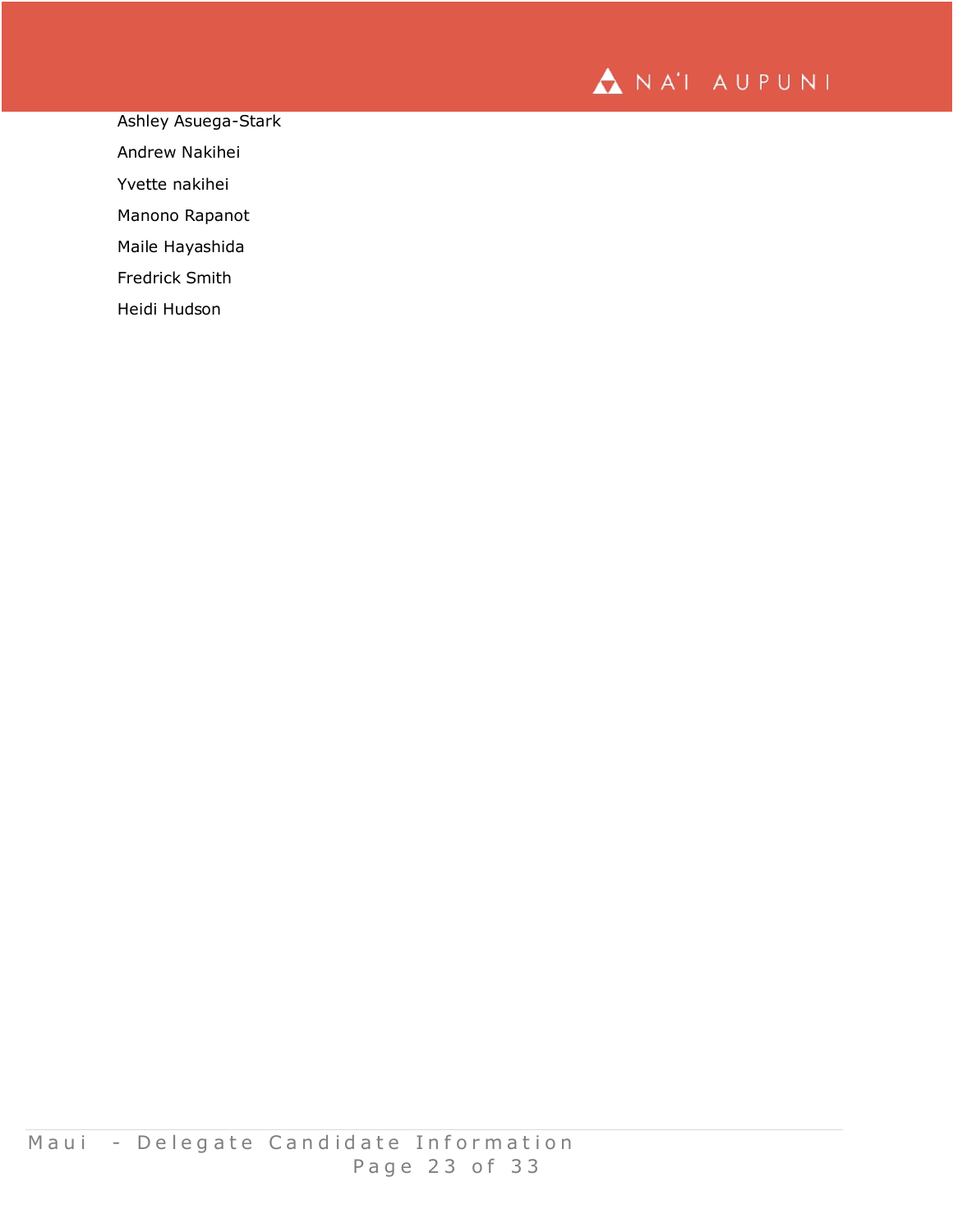

### **STANLEY ORNELLAS**



## **Date of birth:** 1955-11-13

#### **Hawaiian ancestry**

## Quantum: 42% approx

Son of Mabel Ayau, grandson of Eva Haleakala and Wallace Ayau. Eva was pure Hawaiian, Wallace was mostly Hawaiian.

## **Educational background**

MBA, University of Hawaii

#### **Employment history**

Current: Self, offering Business Consulting, Bookkeeping, Accounting, and Finance.

Former Controller in the Ski Industry, and Hotel industry, worldwide

#### **Criminal record**

none (I hope this is OK)

#### **Personal statement**

Self Determination is a key in the development of pride in who we are.

**The delegate candidate represent these 10 people are eligible voters who have nominated them :** Patrick Kaeo Ornellas

Margene Hokuloaolani Ornellas

Uluwehi Manaalani Ornellas

Nathan Kamikiala Ornellas

Kaleikaumaka Nathan Ornellas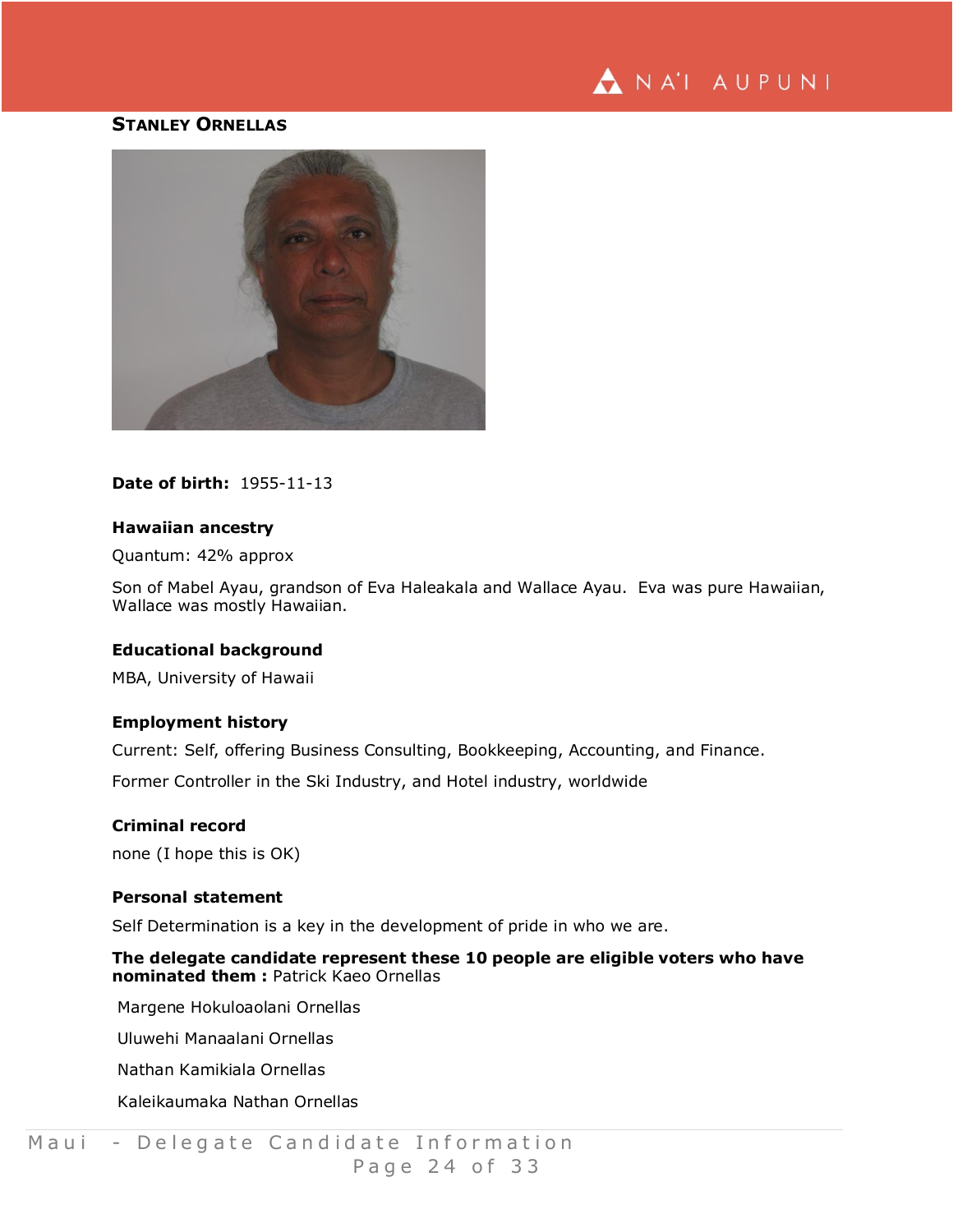

Tera Kela Hinchman Melissa Noelani Hinchman Evelyn Joan Ornellas-Hinchman Bernadette Luwana Ornellas Davidson Michael Kanani Davidson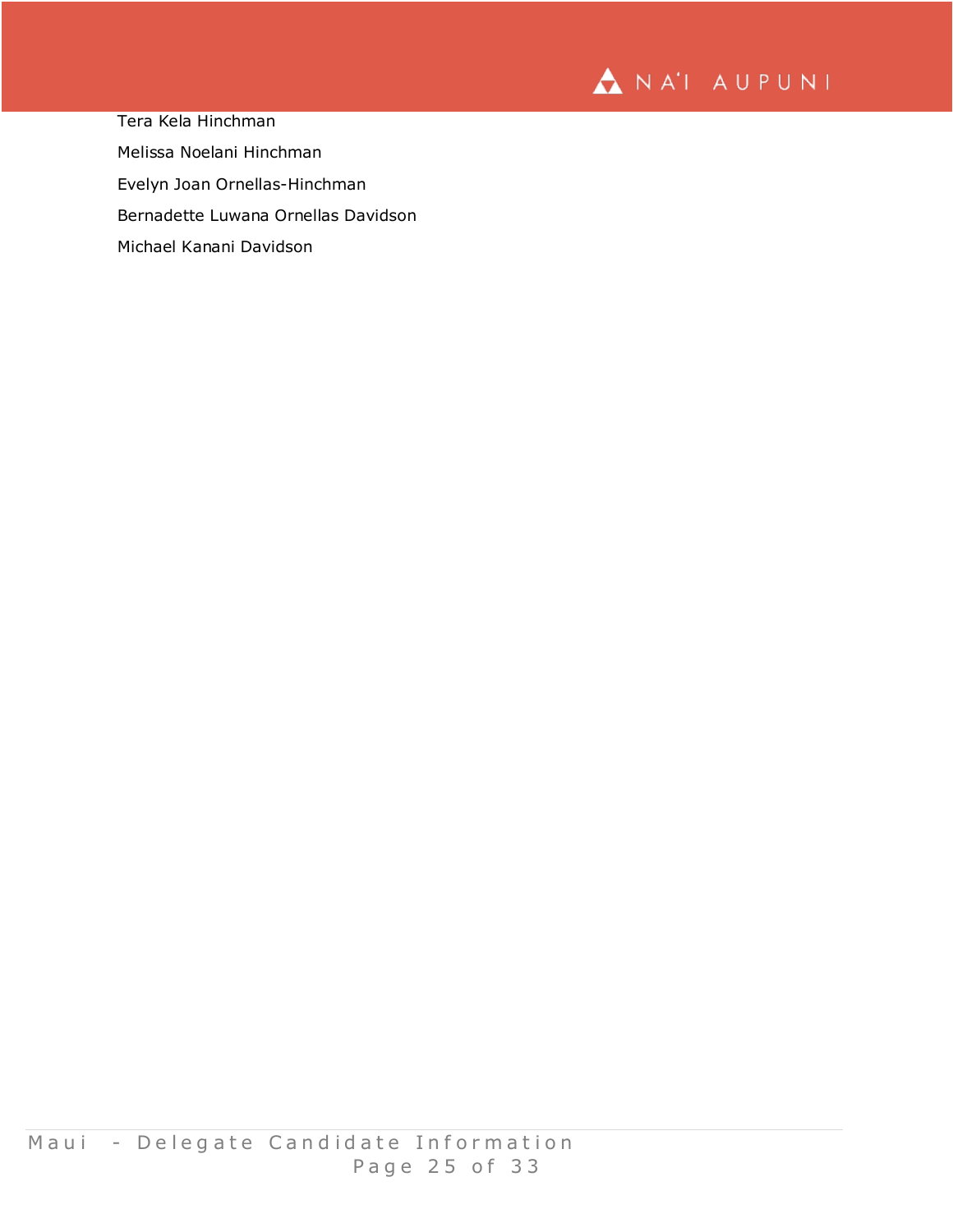

## **SCOTT PARKER**



## **Date of birth:** March 7, 1974

#### **Hawaiian ancestry**

Cummings

Dutro

Waiau

Wilson

## **Educational background**

Bachelors of Education in Education, UH Manoa, 1998 Masters of Education in Educational Admin., UH Manoa, 2004 Doctor of Education in Educational Leadership, University of Southern California, 2014

#### **Employment history**

Kamehameha Schools Kapalama, High School Vice Principal, 2014 - Present

Jefferson Elementary School, Principal, 2010-2014

Hawaii Air National Guard, 204th Airlift Squadron, 1991 - Present

## **Criminal record**

No criminal record

#### **Personal statement**

Hawaiians have always been a very visionary people. In tune with nature and the world around them, we have been able to thrive and prosper in spite of many trials and tribulations. Through all of that however, we have remained humble and steadfast.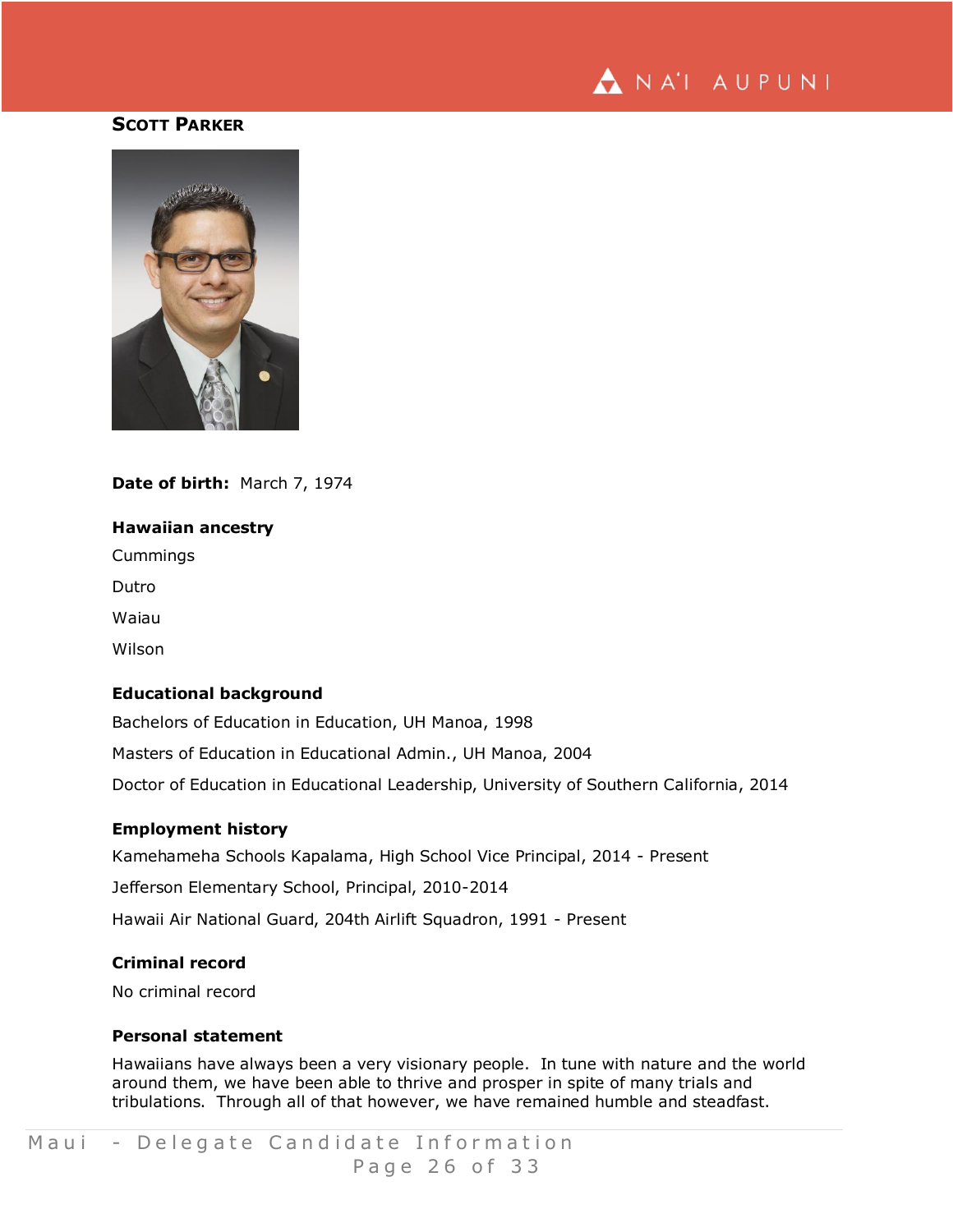

Participating in a process that sets the groundwork for Hawaiian self-governance stands to be the most significant and radical activity Hawaiians have been involved in since the renaissance of the 1970's.

I stand united with my brothers and sisters to ensure that the legacy of our kupuna lives on.

**The delegate candidate represent these 10 people are eligible voters who have nominated them :** NOVIKOFF, ELEU DESHA BEAMER MAGOON

NOVIKOFF, AUKELE ALEXANDER A. M

HOOPAI, WALTER KAUNOA

HILL, AILEEN KAMAKA

PARK, JAMIE-LOU LEIMOMI

TANIGAWA, ANELA UILANI R. F.

PARKER, DEBORAH IWALANI KALEIKINI

PARKER, DEANNA KEALAKAHINANO'OPUNA KALEIKINI

KANUHA, THEONE KEAHI PAIVA

KALI, PETER KALUANANA JR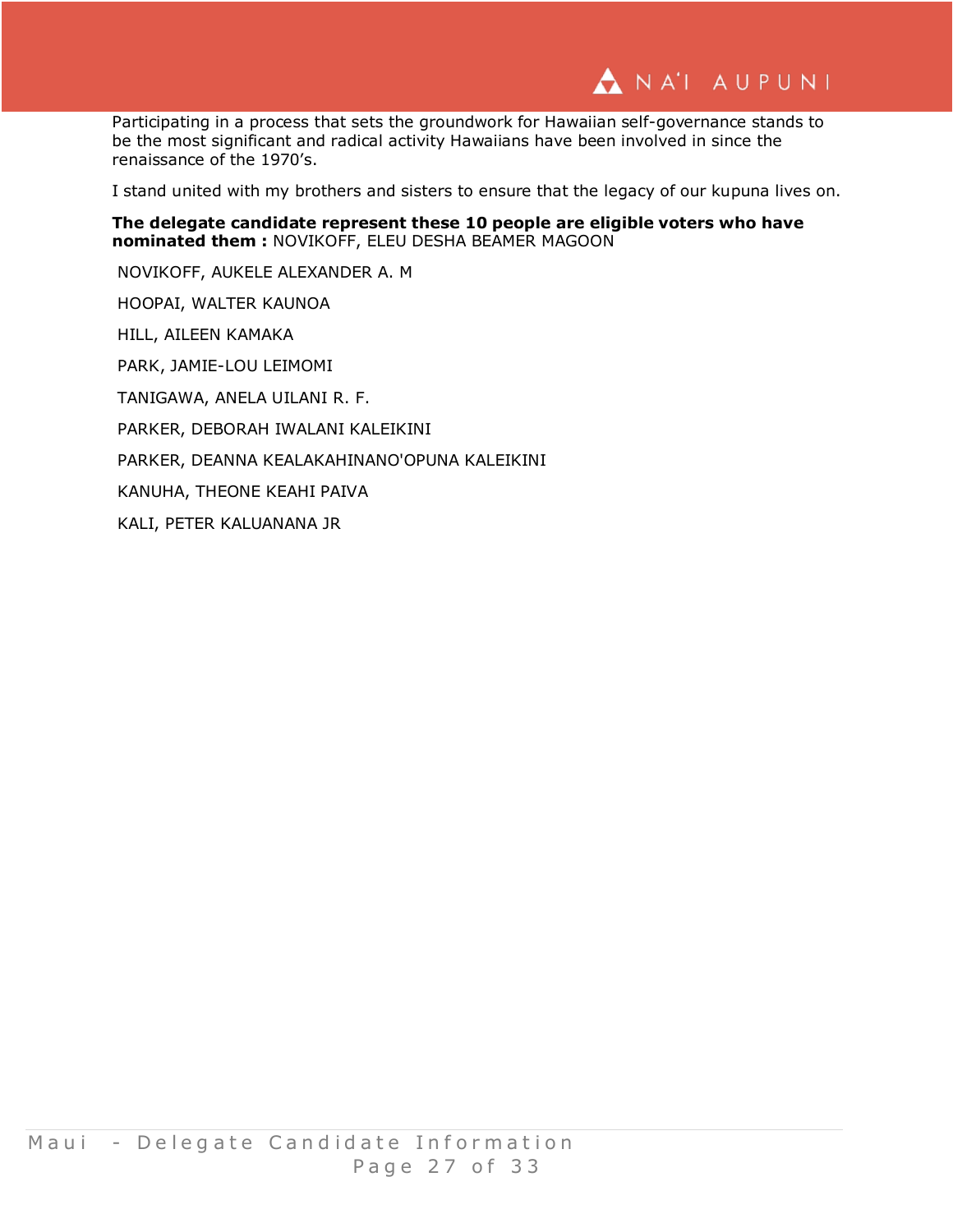

## **JUSTIN ROMAN**



## **Date of birth:** 1987-10-23

#### **Hawaiian ancestry**

Kekaulike Kekuhaupio Kahulaokalaniopu Kaleiokalani Kumukoa Luahiwa Kalola-a-Kumukoa Meeau Kania kanaina Kaumu Kamehamaeha Kahekili

#### **Educational background**

GED Maui school for adults

UH Maui campus Hawaiian study's liberal arts first year.

## **Employment history**

Worked at Family owned company Accurate fencing company 2006-2015

Also Maui disposal Migrant wailea as a dishwasher numerous construction jobs

Currently working part time at tri isle Maui

## **Criminal record**

One assault in the second degree

One assault in the third degree

## **Personal statement**

Grew up in Happy Valley Wailuku Maui I am of Bailey an Bal Macomber an Rose lineage Families living in the time of the Hawaiian Kingdom an for the Hawaiian Kingdom Eugene Bal started the Royal order of Kamehamaeha for Waikapu my family has never left life was hard and some how along the road my tutu ended up in the low income housing where I grew up I was always a good kid but it got hard an I lost faith in righteousness as I got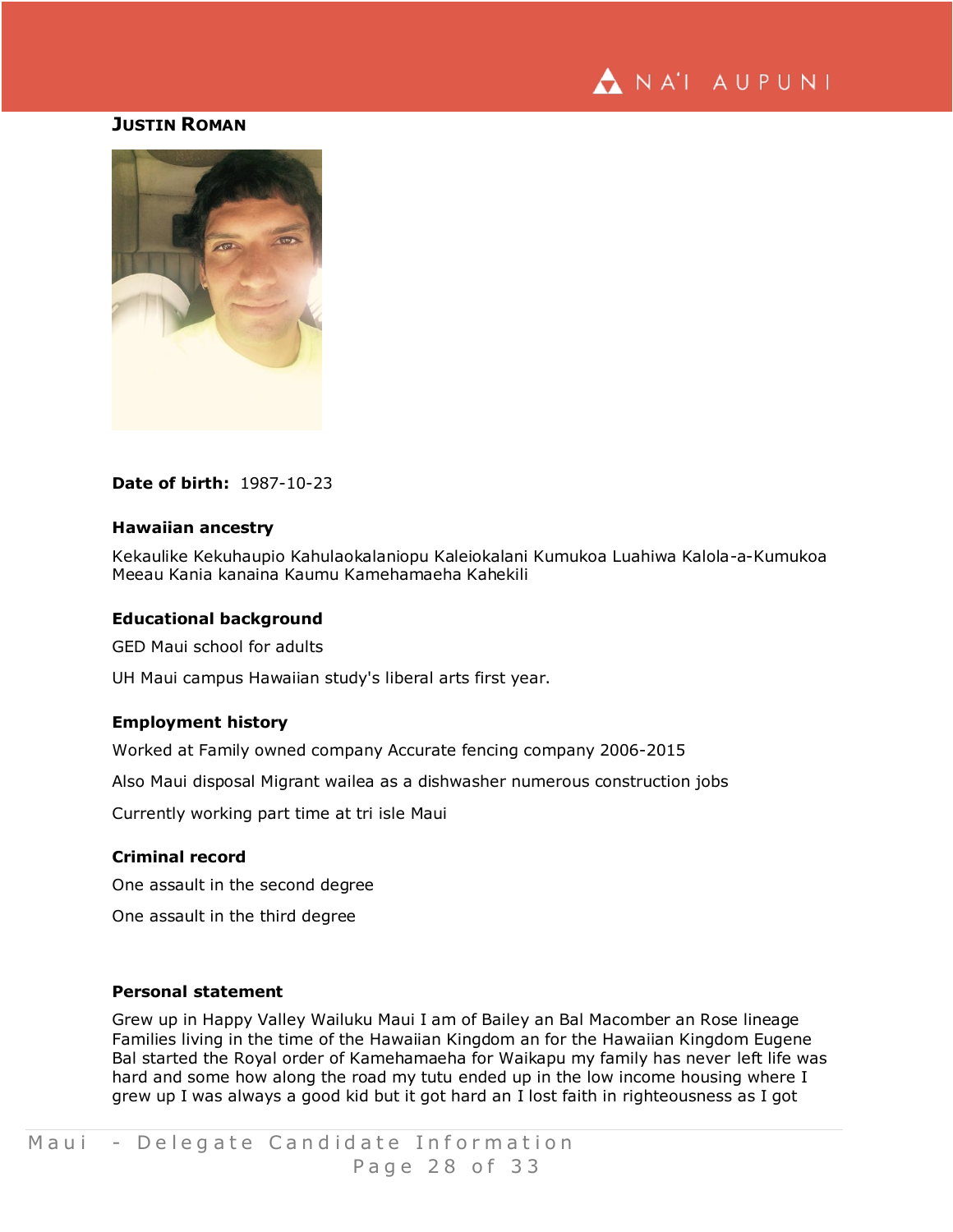

older life became clear in my heart was always love of Aina an Ohana which kept me grounded and I've learned a lot in this life I was given an now I have the chance to restore the honor to our lands an people not that it all lost but needs rejuvenation I know what needs to be done from the adjudication of our people to the way we use water I have ideas for all aspects of Governance who better to perpetuate our Nations righteousness then from someone who is deeply rooted in the Aina an with people Hawaiian an none Hawaiian please vote for me Justin Keali'i Roman for Maui delegate Mahalo Sincerely Keali'i Roman

### **The delegate candidate represent these 10 people are eligible voters who have nominated them :** Thomas Makaena Kaleohano 111

Brittany Marie Makaena Isaiah Makaena KTC Genevieve Bal Mark Kealohaokalnai Han Tyson Hoopii George Hoopii Moses Lyle Kahae Brandon Makaawaawa Ikaika Kalai Reed Watson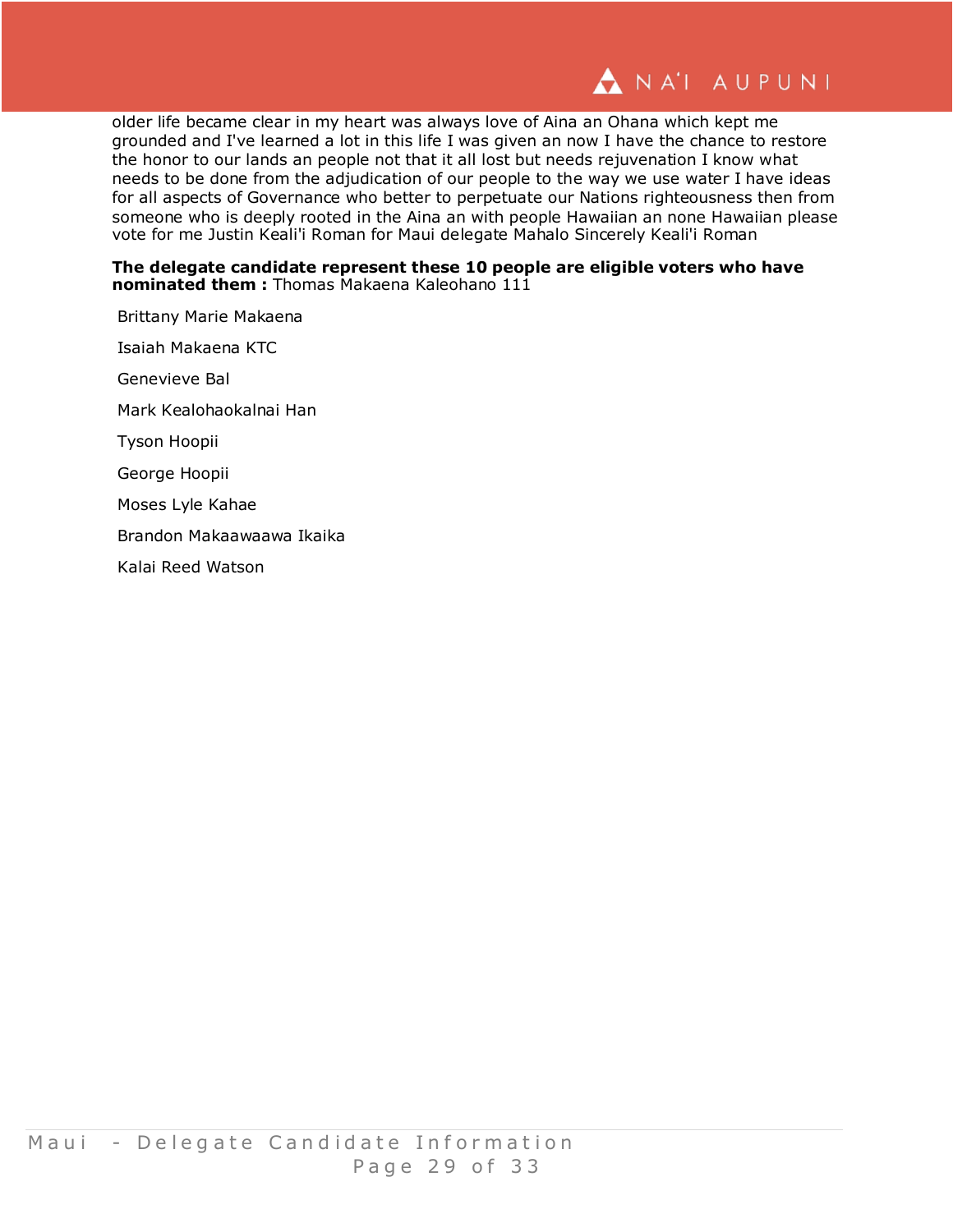

## **KEOKI SOUSA**



**Date of birth:** 1942-10-24

#### **Hawaiian ancestry**

Birth Certificate: George Nicholas Sousa, Jr., October 24, 1942, Portuguese-Hawaiian. Mo'okū'auhau: available upon request.

#### **Educational background**

San Jose State University, B.A., 1966 Stanford University, School of Education, 1968 - 1972

## **Employment history**

'A'ali'i Weddings and Blessings, 2004 - Present Friends of Moku'ula, Inc, 1992 - Present Pacific Islands Institute, 1995 - Present Sousa & Associates, management consulting, 1968 - Present

## **Criminal record**

N/A

#### **Personal statement**

I am Hawaiian subject/Hawaiian National following the legacy of my kupuna kahiko to preserve,and perpetuate our culture through 'olelo ( language), cultural practices including mo'olelo (history), healing (i.e., la'au lapa'au, lomilomi and ho'oponopono) and the restoration of our government (Aupuni).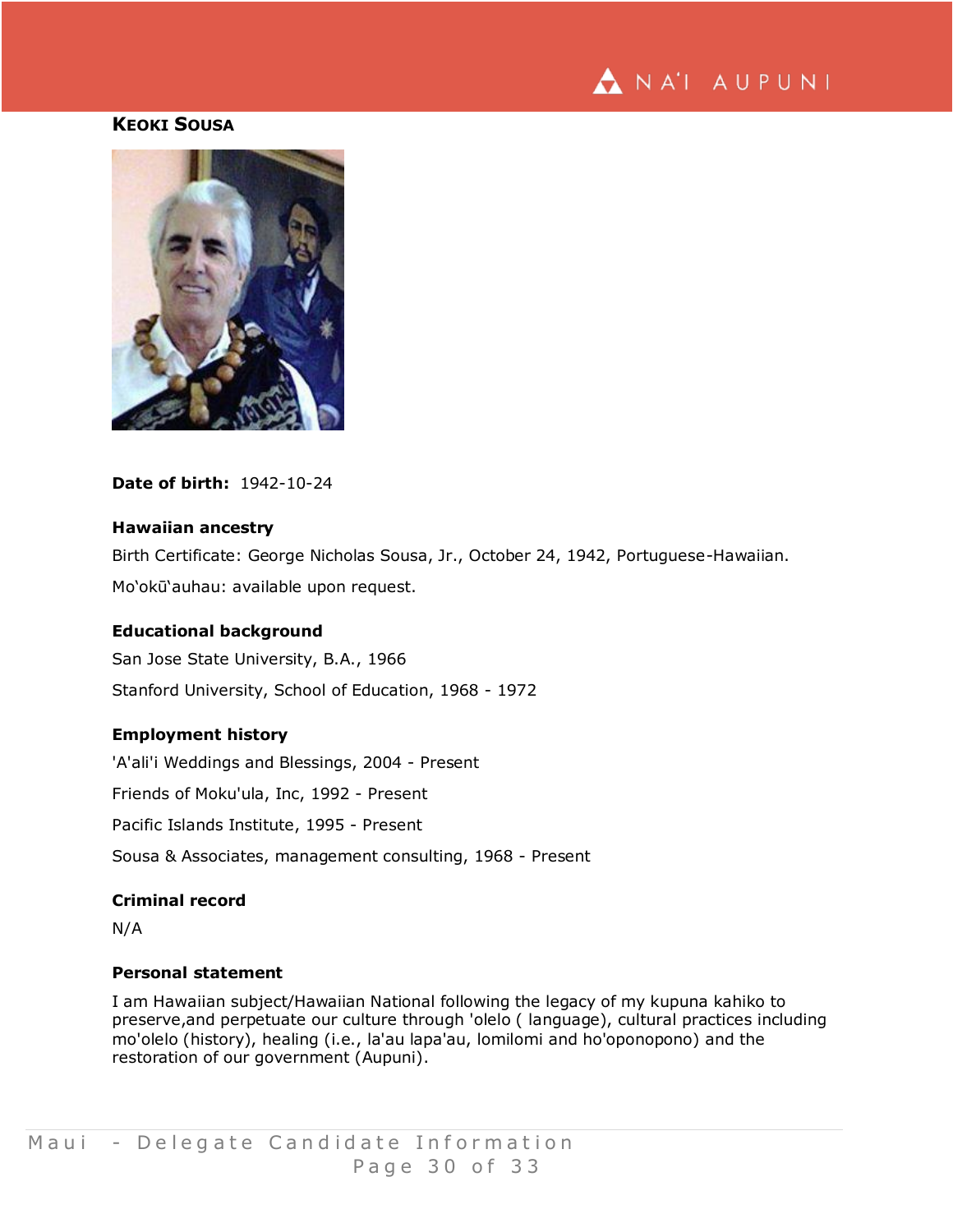We possess all the natural and human resources needed to effect a paradigm shift to abundance and prosperity as an independent nation. It will take compassion and understanding of the wisdom and values of our kupuna kahiko (I ka wa mamua) as well as a clear vision and dedication to provide selfless leadership for all the people of Hawai'i (I ka wa mamua).

I am compelled by my kupuna to make a selfless commitment to contribute my knowledge, experience and wisdom to join with other leaders to restore our Hawaiian nation as the best path forward for the benefit of our children and grandchildren.

## **The delegate candidate represent these 10 people are eligible voters who have nominated them :** Wilmont Kamaunu Kahaialii

- Thelma Shimaoka
- Keeaumok Kapu
- Rosemary Ellen Bailey
- Patricia Nishiyama
- Edward Kimo Wendt
- Maxine Mahie Sousa
- Vance Gregory Sousa
- Elena Lisa Sousa
- Henry Polohau Kahula, Jr.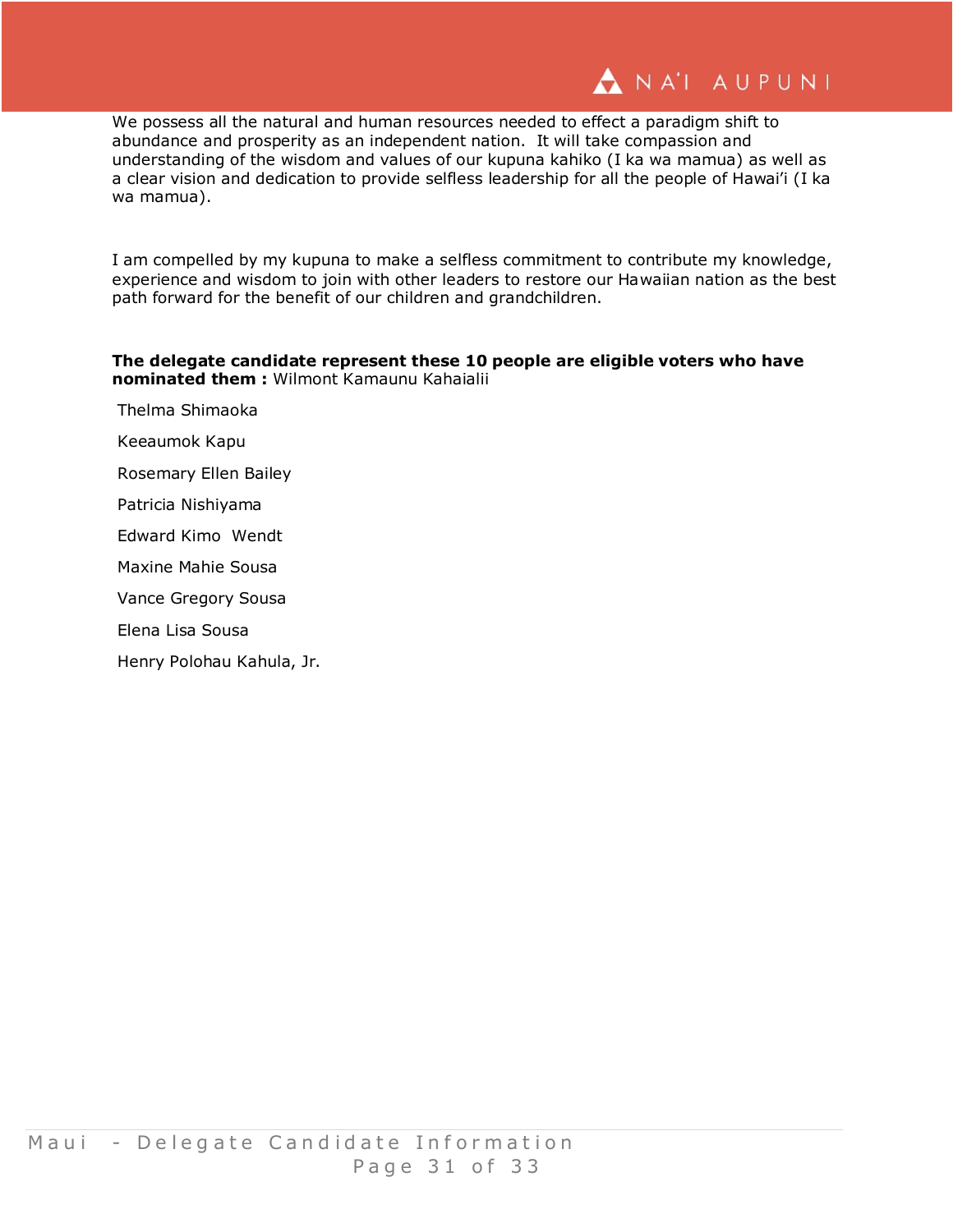

# **DONNA STERLING**



**Date of birth:** 1949-03-29

## **Hawaiian ancestry**

Hawaiian, Irish, German, English, Scotch

## **Educational background**

Kamehameha School Graduated 1967

UXOTech One Texas A & M

Founder President Helekunihi Cultural Foundation native Plant Restoration non Profit at Kahikinui Maui family Royal Patent 119 acres

#### **Employment history**

Maui memorial hospital clerk steno credentials 1992-1998

Kahoolawe ordnance cleanup 5 years

Currently founder/pres non profit family Royal patent 119 acres native Hawaiian plant restoration Kahikinui

## **Criminal record**

None

#### **Personal statement**

Bring forth my passion for the future of the Hawaiians